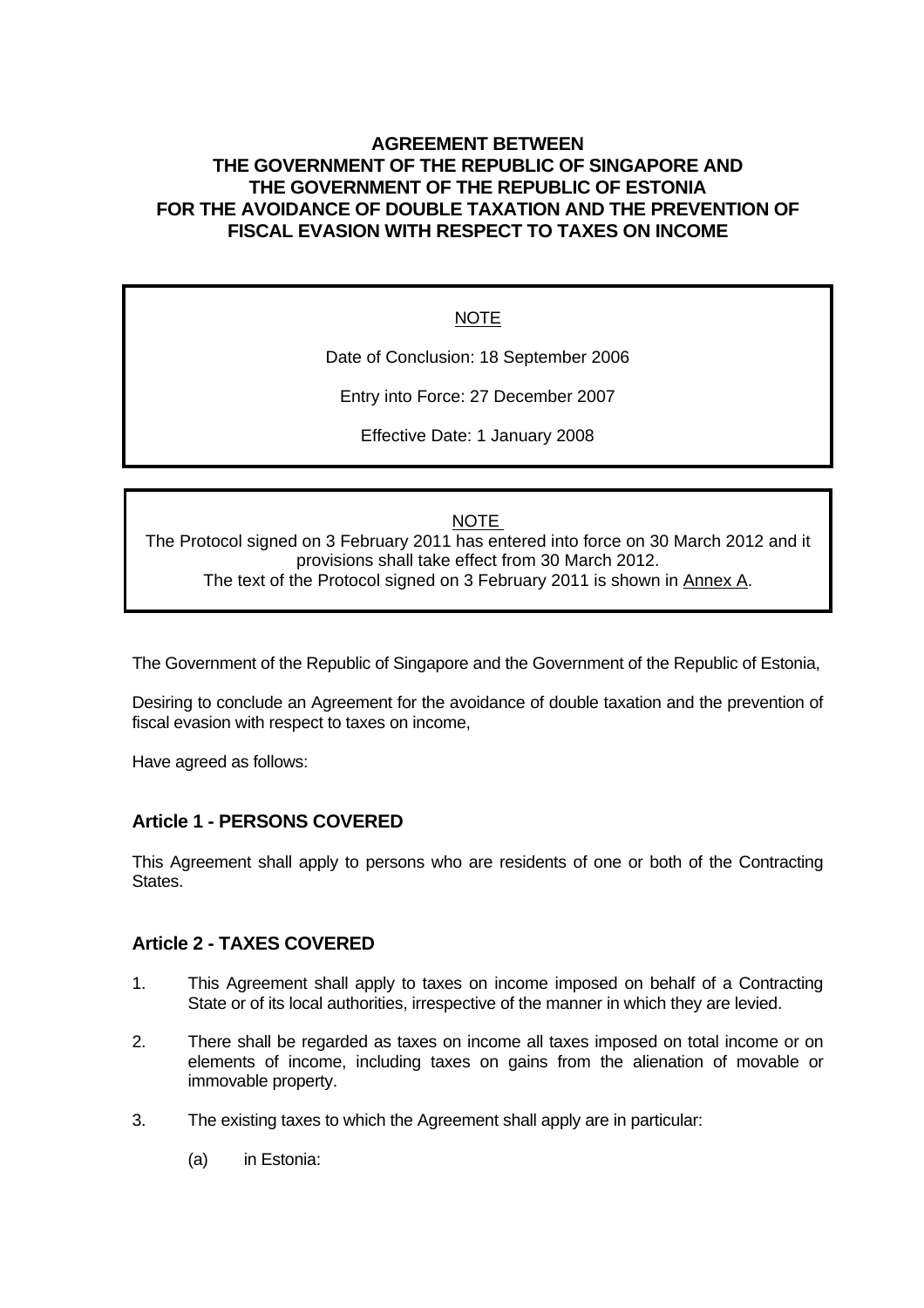- (i) the income tax (tulumaks);
- (ii) the local income tax (kohalik tulumaks);

(hereinafter referred to as "Estonian tax");

(b) in Singapore:

the income tax

(hereinafter referred to as "Singapore tax").

4. The Agreement shall apply also to any identical or substantially similar taxes which are imposed after the date of signature of the Agreement in addition to, or in place of, the existing taxes. The competent authorities of the Contracting States shall notify each other of any significant changes which have been made in their respective taxation laws.

#### **Article 3 - GENERAL DEFINITIONS**

- 1. For the purposes of this Agreement, unless the context otherwise requires:
	- (a) the term "Estonia" means the Republic of Estonia and, when used in the geographical sense, means the territory of Estonia and any other area adjacent to the territorial waters of Estonia within which under the laws of Estonia and in accordance with international law, the rights of Estonia may be exercised with respect to the sea bed and its sub-soil and their natural resources;
	- (b) the term "Singapore" means the territories of the Republic of Singapore, the territorial waters of Singapore and the sea bed and sub-soil of the territorial waters, and when used in a geographical sense includes any area extending beyond the limits of the territorial waters of Singapore, and the sea bed and sub-soil of any such area, which has been or may hereafter be designated under the laws of Singapore and in accordance with international law as an area over which Singapore has sovereign rights for the purposes of exploring and exploiting the natural resources, whether living or non-living;
	- (c) the terms "a Contracting State" and "the other Contracting State" mean Estonia or Singapore, as the context requires;
	- (d) the term "person" includes an individual, a company and any other body of persons;
	- (e) the term "company" means any body corporate or any entity which is treated as a body corporate for tax purposes;
	- (f) the terms "enterprise of a Contracting State" and "enterprise of the other Contracting State" mean respectively an enterprise carried on by a resident of a Contracting State and an enterprise carried on by a resident of the other Contracting State;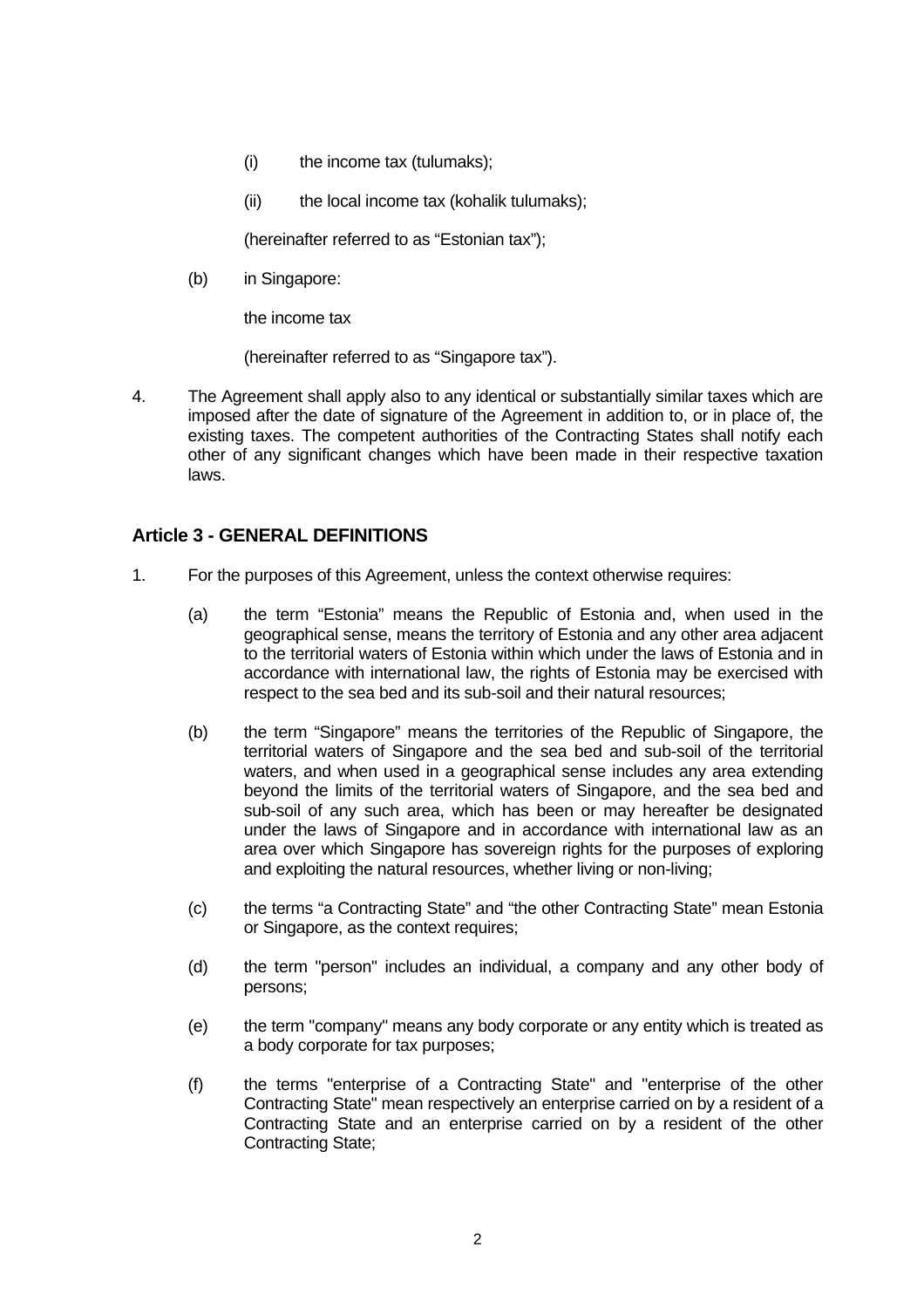- (g) the term "international traffic" means any transport by a ship or aircraft operated by an enterprise of a Contracting State, except when the ship or aircraft is operated solely between places in the other Contracting State;
- (h) the term "competent authority" means:
	- (i) in Estonia, the Minister of Finance or his authorised representative;
	- (ii) in Singapore, the Minister for Finance or his authorised representative;
- (i) the term "national" means:
	- (i) any individual possessing the nationality of a Contracting State;
	- (ii) any legal person, partnership or association deriving its status as such from the laws in force in a Contracting State.
- 2. As regards the application of the Agreement at any time by a Contracting State, any term not defined therein shall, unless the context otherwise requires, have the meaning that it has at that time under the law of that State for the purposes of the taxes to which the Agreement applies, any meaning under the applicable tax laws of that State prevailing over a meaning given to the term under other laws of that State.

# **Article 4 - RESIDENT**

- 1. For the purposes of this Agreement, the term "resident of a Contracting State" means any person who is a resident in a Contracting State for tax purposes of that Contracting State.
- 2. Where by reason of the provisions of paragraph 1 an individual is a resident of both Contracting States, then his status shall be determined as follows:
	- (a) he shall be deemed to be a resident only of the State in which he has a permanent home available to him; if he has a permanent home available to him in both States, he shall be deemed to be a resident only of the State with which his personal and economic relations are closer (centre of vital interests);
	- (b) if the State in which he has his centre of vital interests cannot be determined, or if he has not a permanent home available to him in either State, he shall be deemed to be a resident only of the State in which he has an habitual abode;
	- (c) if he has an habitual abode in both States or in neither of them, he shall be deemed to be a resident only of the State of which he is a national;
	- (d) if the status of a resident cannot be determined according to sub-paragraphs (a) to (c), the competent authorities of the Contracting States shall settle the question by mutual agreement.
- 3. Where by reason of the provisions of paragraph 1 a person other than an individual is a resident of both Contracting States, the competent authorities of the Contracting States shall endeavour to settle the question by mutual agreement and determine the mode of application of the Agreement to such person. In the absence of such agreement, such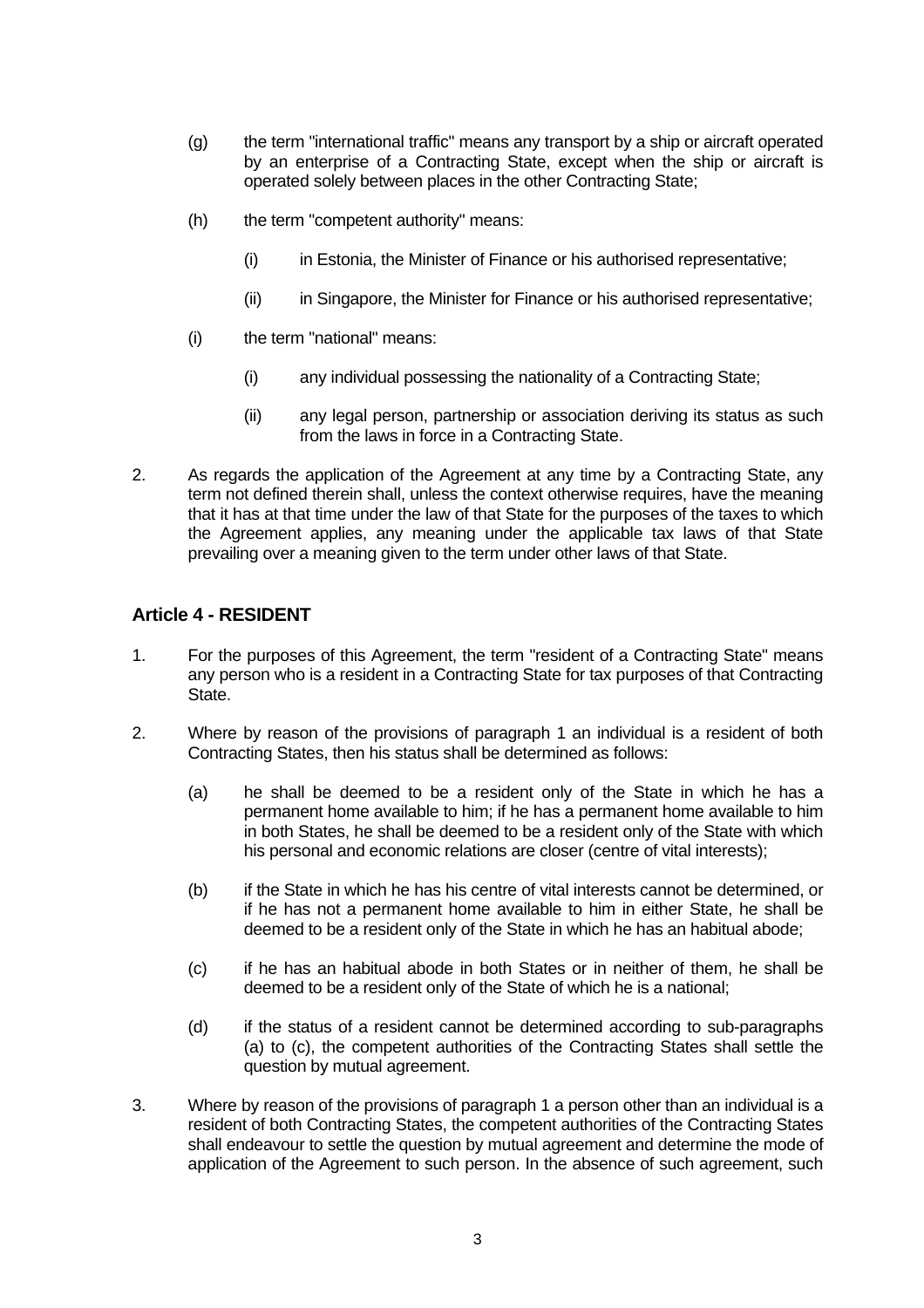person shall not be considered to be a resident of either Contracting State for the purposes of enjoying benefits under the Agreement.

#### **Article 5 - PERMANENT ESTABLISHMENT**

- 1. For the purposes of this Agreement, the term "permanent establishment" means a fixed place of business through which the business of an enterprise is wholly or partly carried on.
- 2. The term "permanent establishment" includes especially:
	- (a) a place of management;
	- (b) a branch;
	- (c) an office;
	- (d) a factory;
	- (e) a workshop; and
	- (f) a mine, an oil or gas well, a quarry or any other place of extraction of natural resources.
- 3. A building site, a construction, assembly or installation project or supervisory or consultancy activity connected therewith constitutes a permanent establishment only if such site, project or activity lasts for a period of more than nine months.
- 4. Notwithstanding the preceding provisions of this Article, the term "permanent establishment" shall be deemed not to include:
	- (a) the use of facilities solely for the purpose of storage, display or delivery of goods or merchandise belonging to the enterprise;
	- (b) the maintenance of a stock of goods or merchandise belonging to the enterprise solely for the purpose of storage, display or delivery;
	- (c) the maintenance of a stock of goods or merchandise belonging to the enterprise solely for the purpose of processing by another enterprise;
	- (d) the maintenance of a fixed place of business solely for the purpose of purchasing goods or merchandise or of collecting information, for the enterprise;
	- (e) the maintenance of a fixed place of business solely for the purpose of carrying on, for the enterprise, any other activity of a preparatory or auxiliary character;
	- (f) the maintenance of a fixed place of business solely for any combination of activities mentioned in sub-paragraphs (a) to (e), provided that the overall activity of the fixed place of business resulting from this combination is of a preparatory or auxiliary character.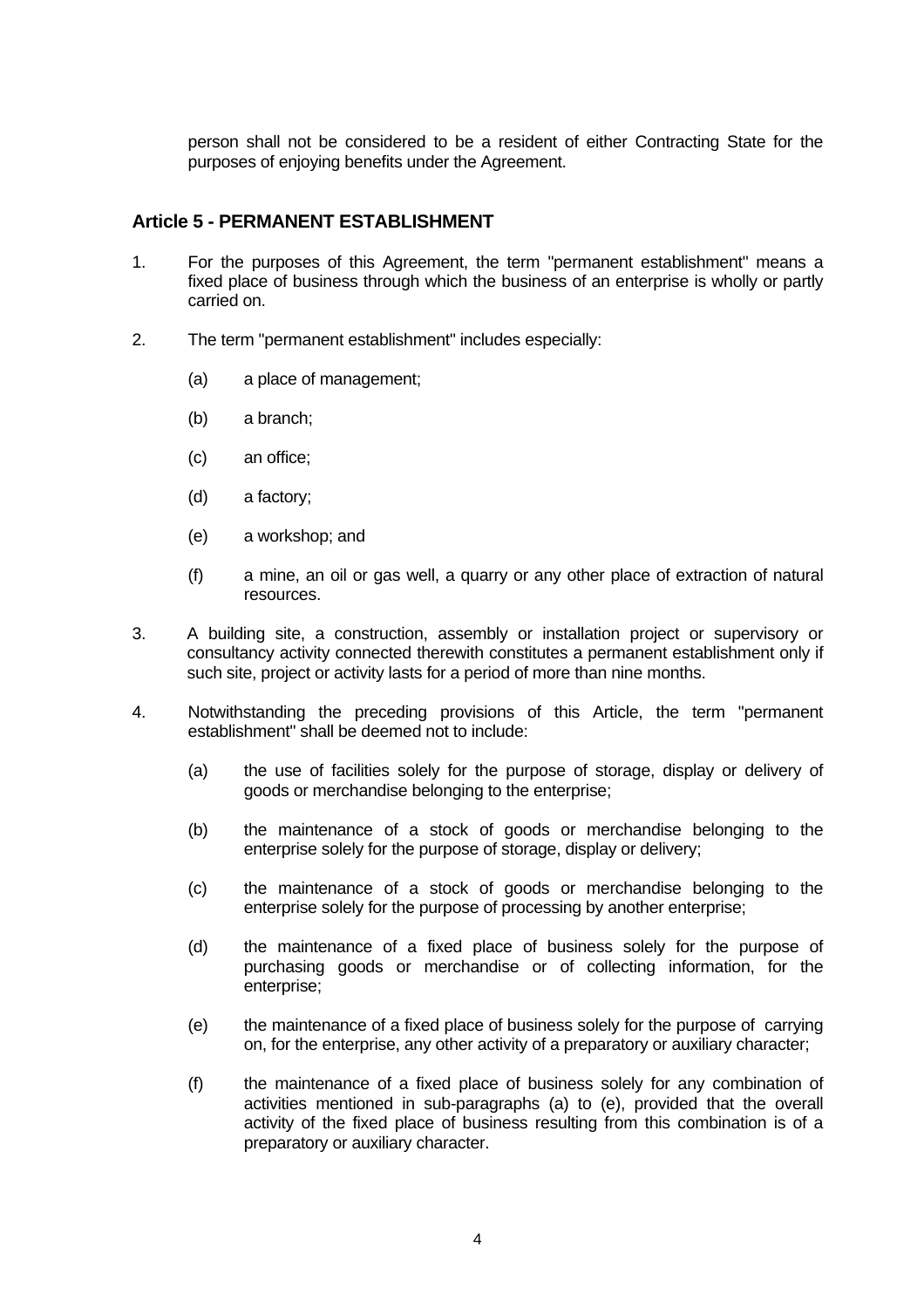- 5. Notwithstanding the provisions of paragraphs 1 and 2, where a person other than an agent of an independent status to whom paragraph 6 applies - is acting on behalf of an enterprise and has, and habitually exercises, in a Contracting State an authority to conclude contracts in the name of the enterprise, that enterprise shall be deemed to have a permanent establishment in that State in respect of any activities which that person undertakes for the enterprise, unless the activities of such person are limited to those mentioned in paragraph 4 which, if exercised through a fixed place of business, would not make this fixed place of business a permanent establishment under the provisions of that paragraph.
- 6. An enterprise shall not be deemed to have a permanent establishment in a Contracting State merely because it carries on business in that State through a broker, general commission agent or any other agent of an independent status, provided that such persons are acting in the ordinary course of their business. However, if the activities of such an agent are devoted wholly or almost wholly on behalf of that enterprise and the conditions between the agent and the enterprise differ from those which would be made between independent persons, such agent shall not be considered an agent of an independent status within the meaning of this paragraph. In such case the provisions of paragraph 5 shall apply.
- 7. The fact that a company which is a resident of a Contracting State controls or is controlled by a company which is a resident of the other Contracting State, or which carries on business in that other State (whether through a permanent establishment or otherwise), shall not of itself constitute either company a permanent establishment of the other.

# **Article 6 - INCOME FROM IMMOVABLE PROPERTY**

- 1. Income derived by a resident of a Contracting State from immovable property (including income from agriculture or forestry) situated in the other Contracting State may be taxed in that other State.
- 2. The term "immovable property" shall have the meaning which it has under the law of the Contracting State in which the property in question is situated. The term shall in any case include property accessory to immovable property, livestock and equipment used in agriculture and forestry, rights to which the provisions of general law respecting landed property apply, any option or similar right to acquire immovable property, usufruct of immovable property and rights to variable or fixed payments as consideration for the working of, or the right to work, mineral deposits, sources and other natural resources. Ships and aircraft shall not be regarded as immovable property.
- 3. The provisions of paragraph 1 shall apply to income derived from the direct use, letting, or use in any other form of immovable property.
- 4. Where the ownership of shares or other corporate rights in a company entitles the owner of such shares or corporate rights to the enjoyment of immovable property held by the company, the income from the direct use, letting, or use in any other form of such right to enjoyment may be taxed in the Contracting State in which the immovable property is situated.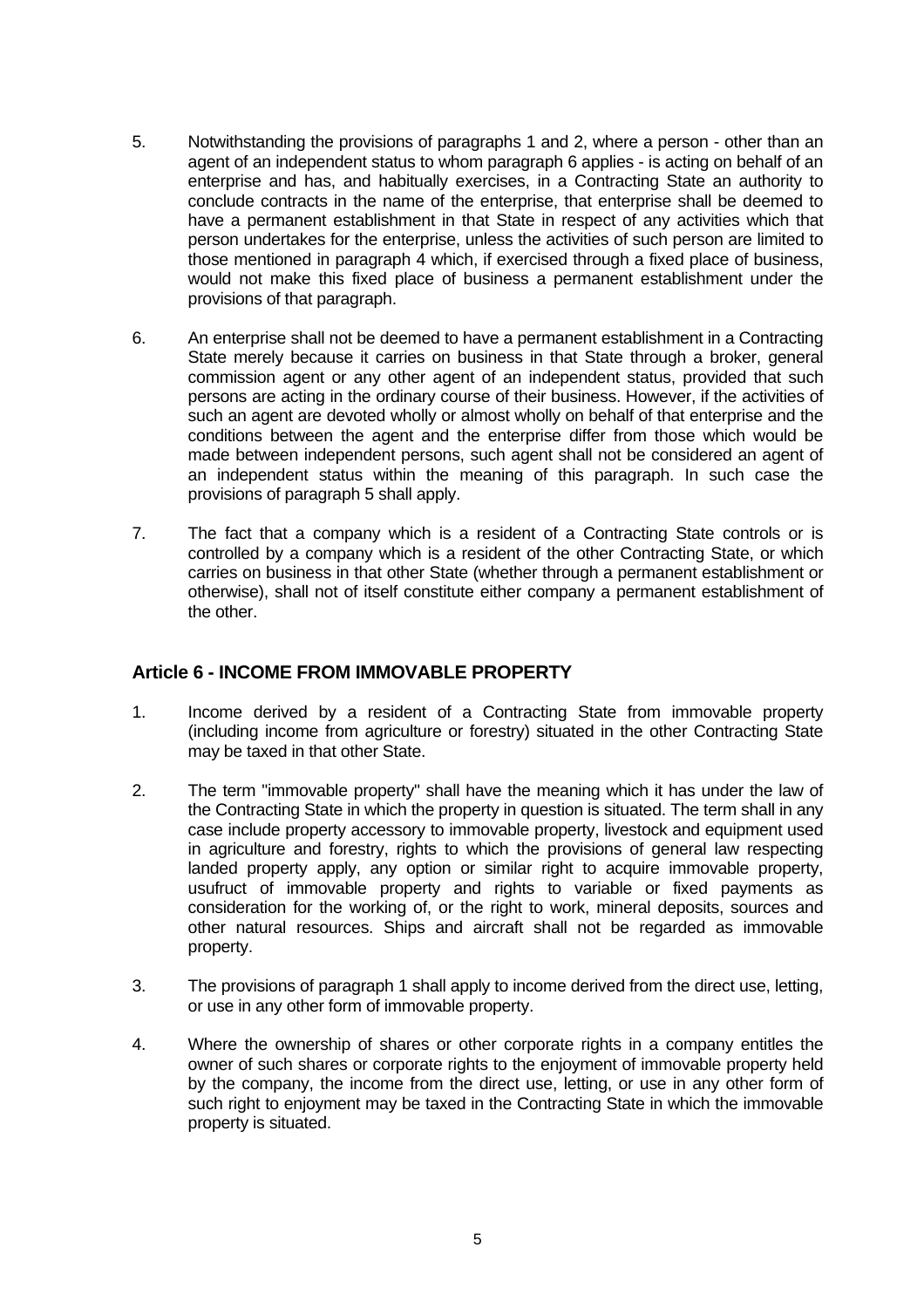5. The provisions of paragraphs 1, 3 and 4 shall also apply to the income from immovable property of an enterprise and to income from immovable property used for the performance of independent personal services.

# **Article 7 - BUSINESS PROFITS**

- 1. The business profits of an enterprise of a Contracting State shall be taxable only in that State unless the enterprise carries on business in the other Contracting State through a permanent establishment situated therein. If the enterprise carries on business as aforesaid, the business profits of the enterprise may be taxed in the other State but only so much of them as is attributable to that permanent establishment.
- 2. Subject to the provisions of paragraph 3, where an enterprise of a Contracting State carries on business in the other Contracting State through a permanent establishment situated therein, there shall in each Contracting State be attributed to that permanent establishment the profits which it might be expected to make if it were a distinct and separate enterprise engaged in the same or similar activities under the same or similar conditions and dealing wholly independently with the enterprise of which it is a permanent establishment.
- 3. In determining the profits of a permanent establishment, there shall be allowed as deductions expenses which are incurred for the purposes of the permanent establishment, including executive and general administrative expenses so incurred, whether in the State in which the permanent establishment is situated or elsewhere.
- 4. Insofar as it has been customary in a Contracting State to determine the profits to be attributed to a permanent establishment on the basis of an apportionment of the total profits of the enterprise to its various parts, nothing in paragraph 2 shall preclude that Contracting State from determining the profits to be taxed by such an apportionment as may be customary; the method of apportionment adopted shall, however, be such that the result shall be in accordance with the principles contained in this Article.
- 5. No profits shall be attributed to a permanent establishment by reason of the mere purchase by that permanent establishment of goods or merchandise for the enterprise.
- 6. For the purposes of the preceding paragraphs, the profits to be attributed to the permanent establishment shall be determined by the same method year by year unless there is good and sufficient reason to the contrary.
- 7. Where profits include items of income which are dealt with separately in other Articles of this Agreement, then the provisions of those Articles shall not be affected by the provisions of this Article.
- 8. Nothing in this Article shall prevent a Contracting State from applying its law relating to the taxation of any person who carries on the business of insurance (as long as that law is in effect on the date of signature of this Agreement and has not been changed otherwise than in minor respects so as not to affect its general character).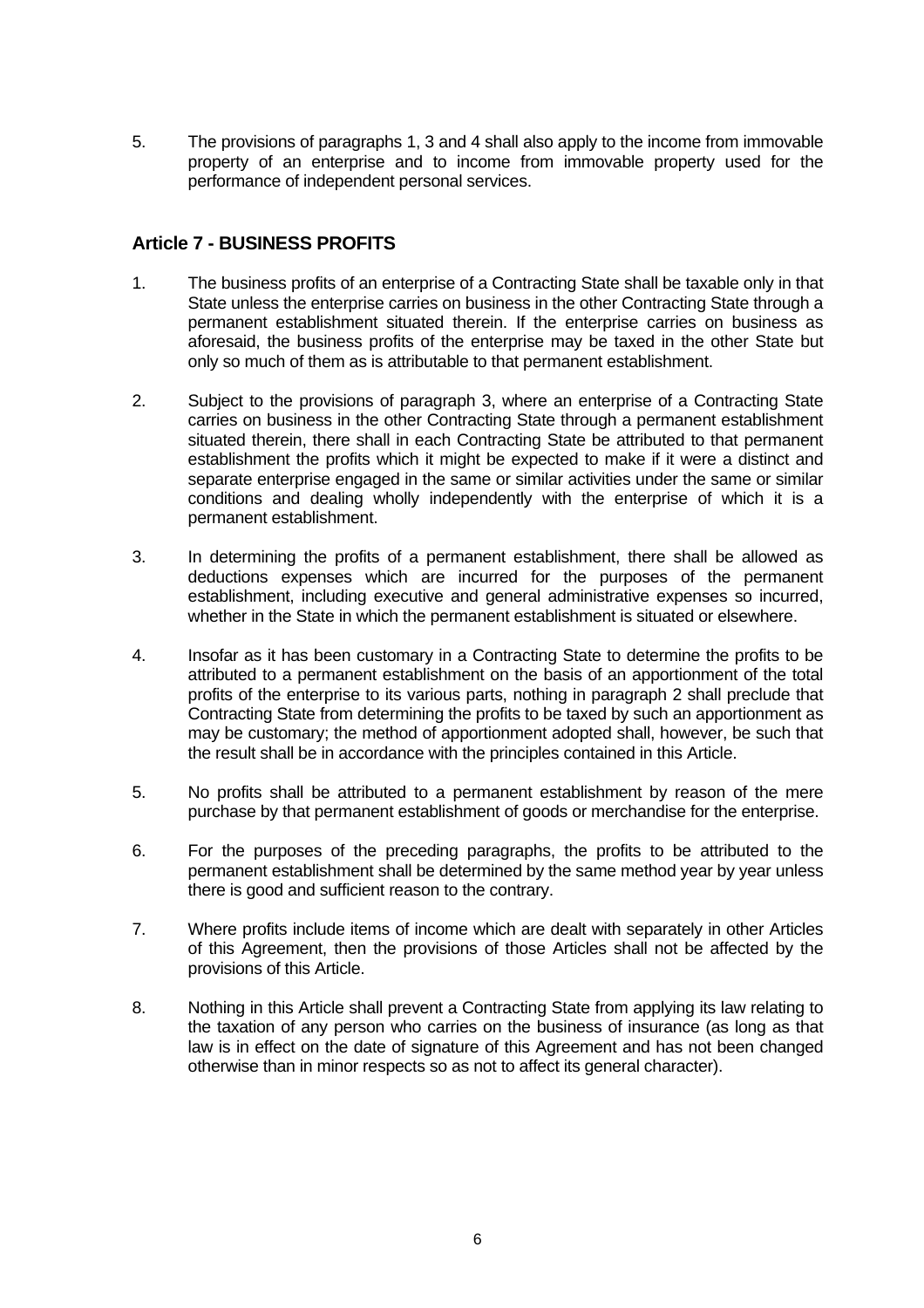#### **Article 8 - SHIPPING AND AIR TRANSPORT**

- 1. Profits of an enterprise of a Contracting State from the operation of ships or aircraft in international traffic shall be taxable only in that State.
- 2. For the purposes of this Article, profits of an enterprise from the operation of ships or aircraft in international traffic shall include:
	- (a) profits from the rental on a bareboat basis of ships or aircraft; and
	- (b) profits from the use, maintenance or rental of containers (including trailers and related equipment for the transport of containers), used for the transport of goods or merchandise;

where such rental or such use, maintenance or rental, as the case may be, is incidental to the operation of ships or aircraft by the enterprise in international traffic.

3. The provisions of paragraph 1 shall also apply to profits from the participation in a pool, a joint business or an international operating agency.

# **Article 9 - ASSOCIATED ENTERPRISES**

- 1. Where
	- (a) an enterprise of a Contracting State participates directly or indirectly in the management, control or capital of an enterprise of the other Contracting State, or
	- (b) the same persons participate directly or indirectly in the management, control or capital of an enterprise of a Contracting State and an enterprise of the other Contracting State,

 and in either case conditions are made or imposed between the two enterprises in their commercial or financial relations which differ from those which would be made between independent enterprises, then any profits which would, but for those conditions, have accrued to one of the enterprises, but, by reason of those conditions, have not so accrued, may be included in the profits of that enterprise and taxed accordingly.

2. Where a Contracting State includes in the profits of an enterprise of that State - and taxes accordingly - profits on which an enterprise of the other Contracting State has been charged to tax in that other State and where the competent authority of the other Contracting State agrees that all or part of the profits so included are profits which would have accrued to the enterprise of the first-mentioned State if the conditions made between the two enterprises had been those which would have been made between independent enterprises, then that other State shall make an appropriate adjustment to the amount of the tax charged therein on those profits. In determining such adjustment, due regard shall be had to the other provisions of this Agreement and the competent authorities of the Contracting States shall if necessary consult each other.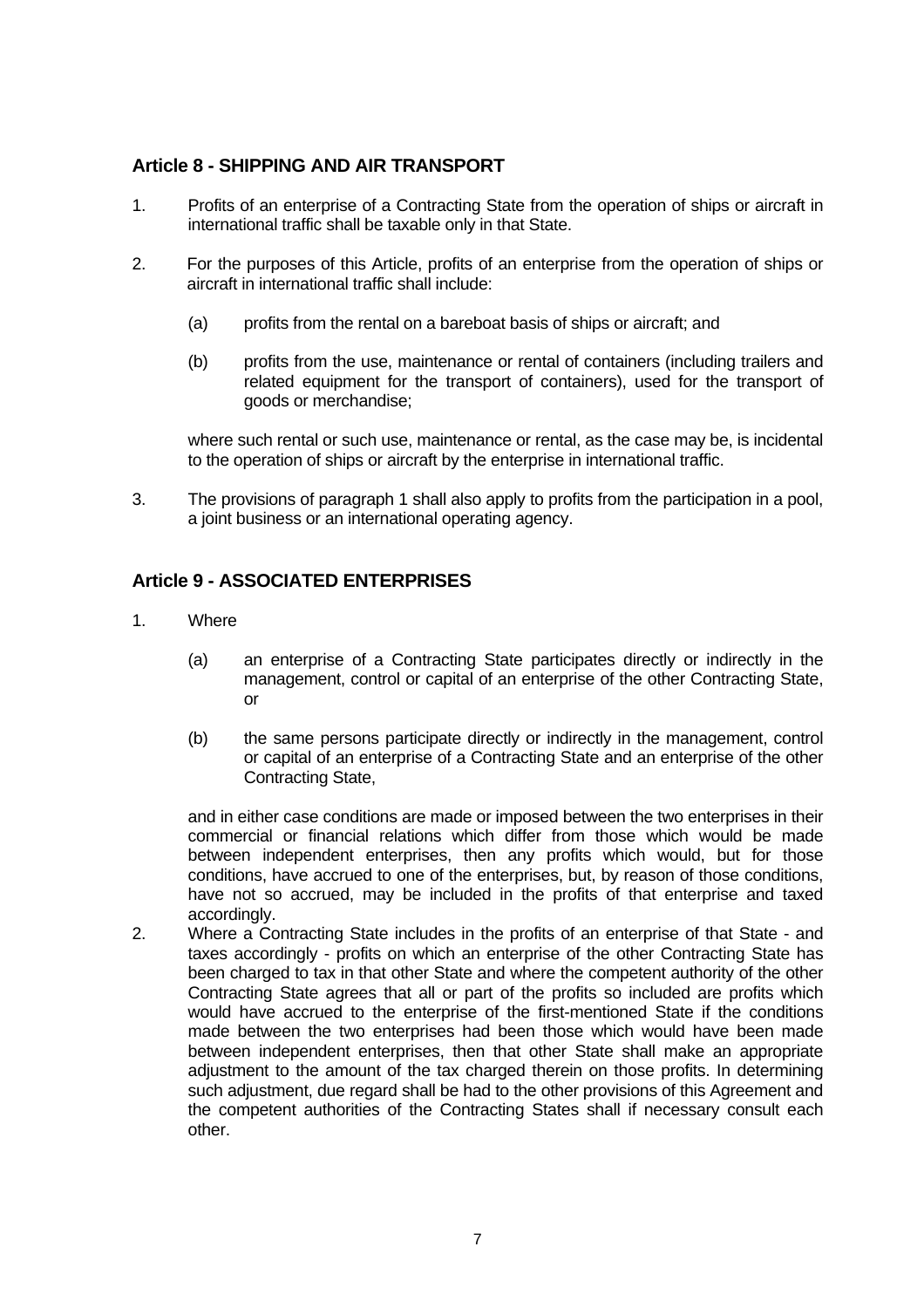#### **Article 10 - DIVIDENDS**

- 1. Dividends paid by a company which is a resident of a Contracting State to a resident of the other Contracting State may be taxed in that other State.
- 2. However, such dividends may also be taxed in the Contracting State of which the company paying the dividends is a resident and according to the laws of that State, but if the beneficial owner of the dividends is a resident of the other Contracting State, the tax so charged shall not exceed:
	- (a) 5 per cent of the gross amount of the dividends if the beneficial owner is a company (other than a partnership) which holds directly at least 25 per cent of the capital of the company paying the dividends;
	- (b) 10 per cent of the gross amount of the dividends in all other cases.

This paragraph shall not affect the taxation of the company in respect of the profits out of which the dividends are paid.

- 3. Notwithstanding the provisions of paragraph 2, the Government of a Contracting State shall be exempt from tax in the other Contracting State with respect to dividends on shares in joint stock companies which are residents of that other State. However, such exemption shall in no case be given with respect to shares held other than for public purposes.
- 4. For the purposes of paragraph 3, the term "Government":
	- (a) in the case of Estonia means the Government of Estonia, and shall include:
		- (i) the Bank of Estonia;
		- (ii) a statutory body or any institution wholly owned by the Government of Estonia, and in either case as may be agreed from time to time between the competent authorities of the Contracting States;
	- (b) in the case of Singapore means the Government of Singapore, and shall include:
		- (i) the Monetary Authority of Singapore and the Board of Commissioners of Currency;
		- (ii) the Government of Singapore Investment Corporation Pte Ltd;
		- (iii) a statutory body or any institution wholly owned by the Government of Singapore, and in either case as may be agreed from time to time between the competent authorities of the Contracting States.
- 5. The term "dividends" as used in this Article means income from shares or other rights, not being debt-claims, participating in profits, as well as income from other rights which is subjected to the same taxation treatment as income from shares by the laws of the State of which the company making the distribution is a resident.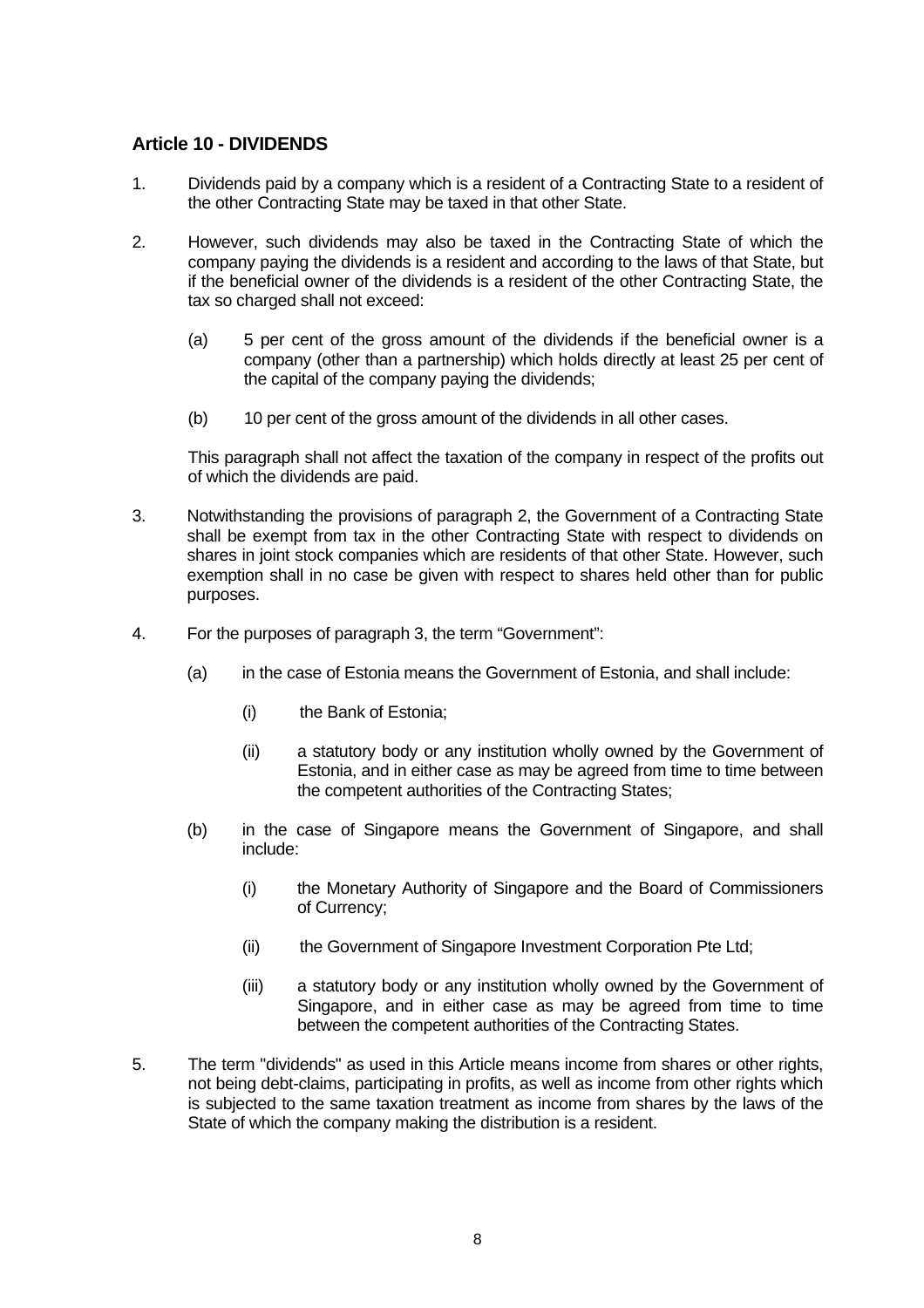- 6. The provisions of paragraphs 1 and 2 shall not apply if the beneficial owner of the dividends, being a resident of a Contracting State, carries on business in the other Contracting State of which the company paying the dividends is a resident, through a permanent establishment situated therein, or performs in that other State independent personal services from a fixed base situated therein, and the holding in respect of which the dividends are paid is effectively connected with such permanent establishment or fixed base. In such case the provisions of Article 7 or Article 14, as the case may be, shall apply.
- 7. Where a company which is a resident of a Contracting State derives profits or income from the other Contracting State, that other State may not impose any tax on the dividends paid by the company, except insofar as such dividends are paid to a resident of that other State or insofar as the holding in respect of which the dividends are paid is effectively connected with a permanent establishment or a fixed base situated in that other State, nor subject the company's undistributed profits to a tax on the company's undistributed profits, even if the dividends paid or the undistributed profits consist wholly or partly of profits or income arising in such other State.

#### **Article 11 - INTEREST**

- 1. Interest arising in a Contracting State and paid to a resident of the other Contracting State may be taxed in that other State.
- 2. However, such interest may also be taxed in the Contracting State in which it arises and according to the laws of that State, but if the beneficial owner of the interest is a resident of the other Contracting State, the tax so charged shall not exceed 10 per cent of the gross amount of the interest.
- 3. Notwithstanding the provisions of paragraph 2, interest arising in a Contracting State and paid to the Government of the other Contracting State who is the beneficial owner of such interest shall be exempt from tax in the first-mentioned Contracting State.
- 4. For the purposes of paragraph 3, the term "Government" shall have the same meaning as the term "Government" in paragraph 4 of Article 10, as the case may be.
- 5. The term "interest" as used in this Article means income from debt-claims of every kind, whether or not secured by mortgage and whether or not carrying a right to participate in the debtor's profits, and in particular, income from government securities and income from bonds or debentures, including premiums and prizes attaching to such securities, bonds or debentures. The term "interest" shall not include any income which is treated as a dividend under the provisions of Article 10. Penalty charges for late payment shall not be regarded as interest for the purpose of this Article.
- 6. The provisions of paragraphs 1 and 2 shall not apply if the beneficial owner of the interest, being a resident of a Contracting State, carries on business in the other Contracting State in which the interest arises, through a permanent establishment situated therein, or performs in that other State independent personal services from a fixed base situated therein, and the debt-claim in respect of which the interest is paid is effectively connected with such permanent establishment or fixed base. In such case the provisions of Article 7 or Article 14, as the case may be, shall apply.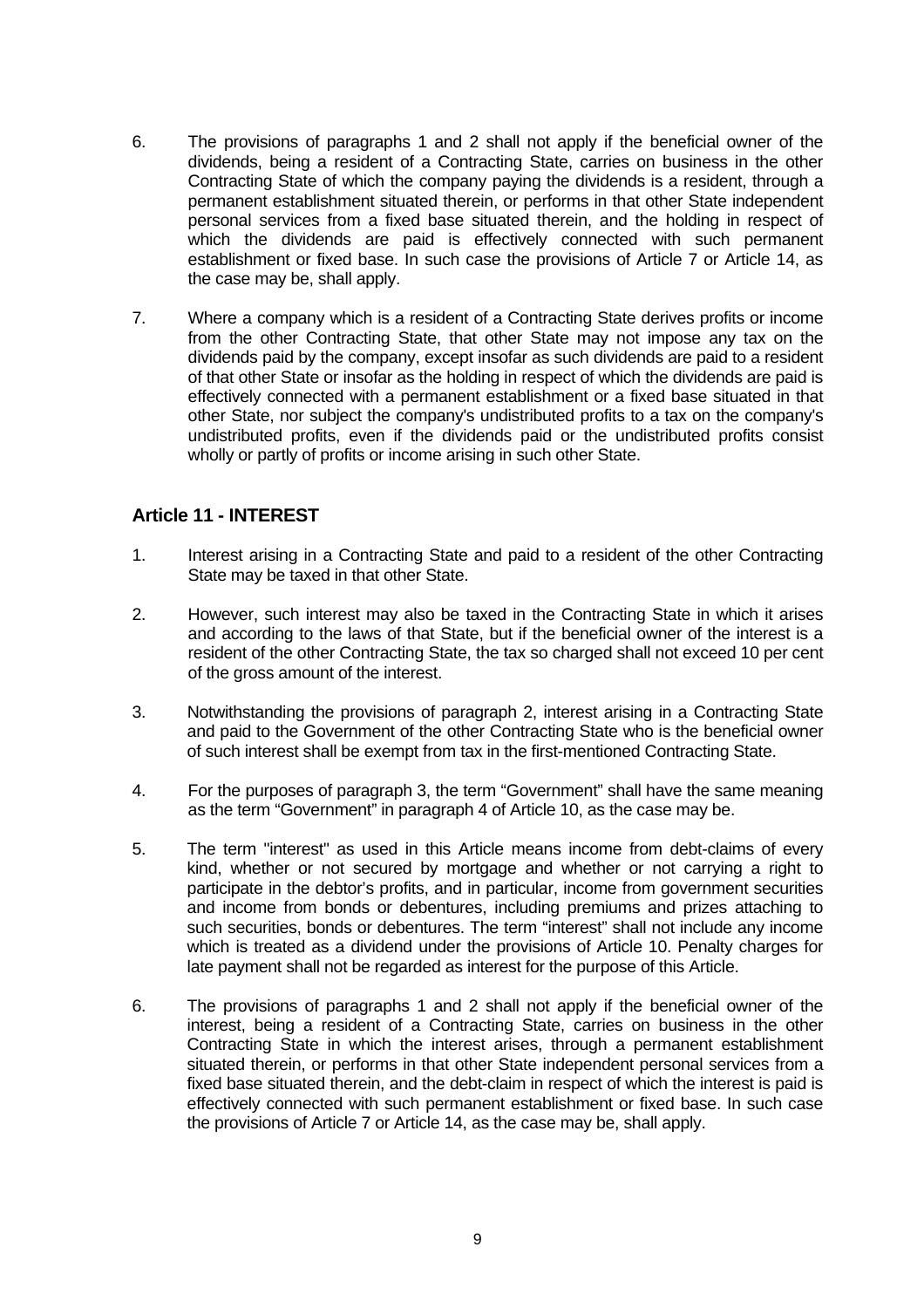- 7. Interest shall be deemed to arise in a Contracting State when the payer is a resident of that State. Where, however, the person paying the interest, whether he is a resident of a Contracting State or not, has in a Contracting State a permanent establishment or a fixed base in connection with which the indebtedness on which the interest is paid was incurred, and such interest is borne by such permanent establishment or fixed base, then such interest shall be deemed to arise in the State in which the permanent establishment or fixed base is situated.
- 8. Where, by reason of a special relationship between the payer and the beneficial owner or between both of them and some other person, the amount of the interest, having regard to the debt-claim for which it is paid, exceeds the amount which would have been agreed upon by the payer and the beneficial owner in the absence of such relationship, the provisions of this Article shall apply only to the last-mentioned amount. In such case, the excess part of the payments shall remain taxable according to the laws of each Contracting State, due regard being had to the other provisions of this Agreement.

#### **Article 12 - ROYALTIES**

- 1. Royalties arising in a Contracting State and paid to a resident of the other Contracting State may be taxed in that other State.
- 2. However, such royalties may also be taxed in the Contracting State in which they arise and according to the laws of that State, but if the beneficial owner of the royalties is a resident of the other Contracting State, the tax so charged shall not exceed 7.5 per cent of the gross amount of the royalties.
- 3. The term "royalties" as used in this Article means payments of any kind received as a consideration for the use of, or the right to use, any copyright of literary, artistic or scientific work including cinematograph films and films or tapes for radio or television broad-casting, any computer software, patent, trade mark, design or model, plan, secret formula or process, or for the use of, or the right to use, industrial, commercial or scientific equipment, or for information concerning industrial, commercial or scientific experience.
- 4. The provisions of paragraphs 1 and 2 shall not apply if the beneficial owner of the royalties, being a resident of a Contracting State, carries on business in the other Contracting State in which the royalties arise, through a permanent establishment situated therein, or performs in that other State independent personal services from a fixed base situated therein, and the right or property in respect of which the royalties are paid is effectively connected with such permanent establishment or fixed base. In such case the provisions of Article 7 or Article 14, as the case may be, shall apply.
- 5. Royalties shall be deemed to arise in a Contracting State when the payer is a resident of that State. Where, however, the person paying the royalties, whether he is a resident of a Contracting State or not, has in a Contracting State a permanent establishment or a fixed base in connection with which the liability to pay the royalties was incurred, and such royalties are borne by such permanent establishment or fixed base, then such royalties shall be deemed to arise in the State in which the permanent establishment or fixed base is situated.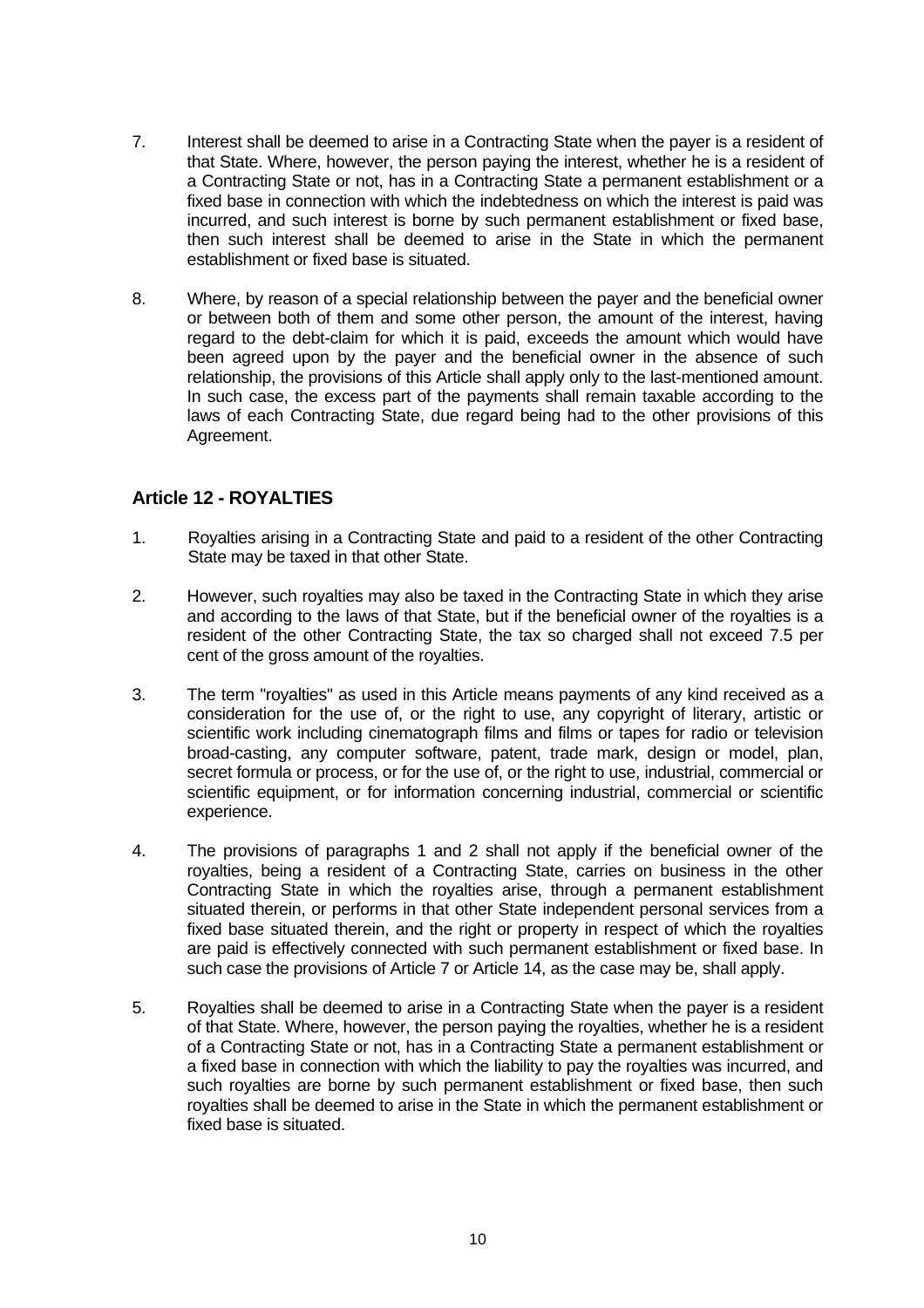6. Where, by reason of a special relationship between the payer and the beneficial owner or between both of them and some other person, the amount of the royalties, having regard to the use, right or information for which they are paid, exceeds the amount which would have been agreed upon by the payer and the beneficial owner in the absence of such relationship, the provisions of this Article shall apply only to the lastmentioned amount. In such case, the excess part of the payments shall remain taxable according to the laws of each Contracting State, due regard being had to the other provisions of this Agreement.

# **Article 13 - CAPITAL GAINS**

- 1. Gains derived by a resident of a Contracting State from the alienation of immovable property referred to in Article 6 and situated in the other Contracting State may be taxed in that other State.
- 2. Gains derived by a resident of a Contracting State from the alienation of shares, other than shares quoted on a recognised Stock Exchange, deriving at least 50 per cent of their value directly or indirectly from immovable property situated in the other Contracting State may be taxed in that other State.
- 3. Gains from the alienation of movable property forming part of the business property of a permanent establishment which an enterprise of a Contracting State has in the other Contracting State or of movable property pertaining to a fixed base available to a resident of a Contracting State in the other Contracting State for the purpose of performing independent personal services, including such gains from the alienation of such a permanent establishment (alone or with the whole enterprise) or of such fixed base, may be taxed in that other State.
- 4. Gains derived by an enterprise of a Contracting State from the alienation of ships or aircraft operated in international traffic by that enterprise or movable property pertaining to the operation of such ships or aircraft, shall be taxable only in that State.
- 5. Gains from the alienation of any property other than that referred to in paragraphs 1, 2, 3 and 4, shall be taxable only in the Contracting State of which the alienator is a resident.

#### **Article 14 - INDEPENDENT PERSONAL SERVICES**

1. Income derived by an individual who is a resident of a Contracting State in respect of professional services or other activities of an independent character shall be taxable only in that State unless he has a fixed base regularly available to him in the other Contracting State for the purpose of performing his activities. If he has such a fixed base, the income may be taxed in the other Contracting State but only so much of it as is attributable to that fixed base. For this purpose, where an individual who is a resident of a Contracting State stays in the other Contracting State for a period or periods exceeding in the aggregate 183 days in any twelve month period, he shall be deemed to have a fixed base regularly available to him in that other State and the income that is derived from his activities referred to above that are performed in that other State shall be attributable to that fixed base.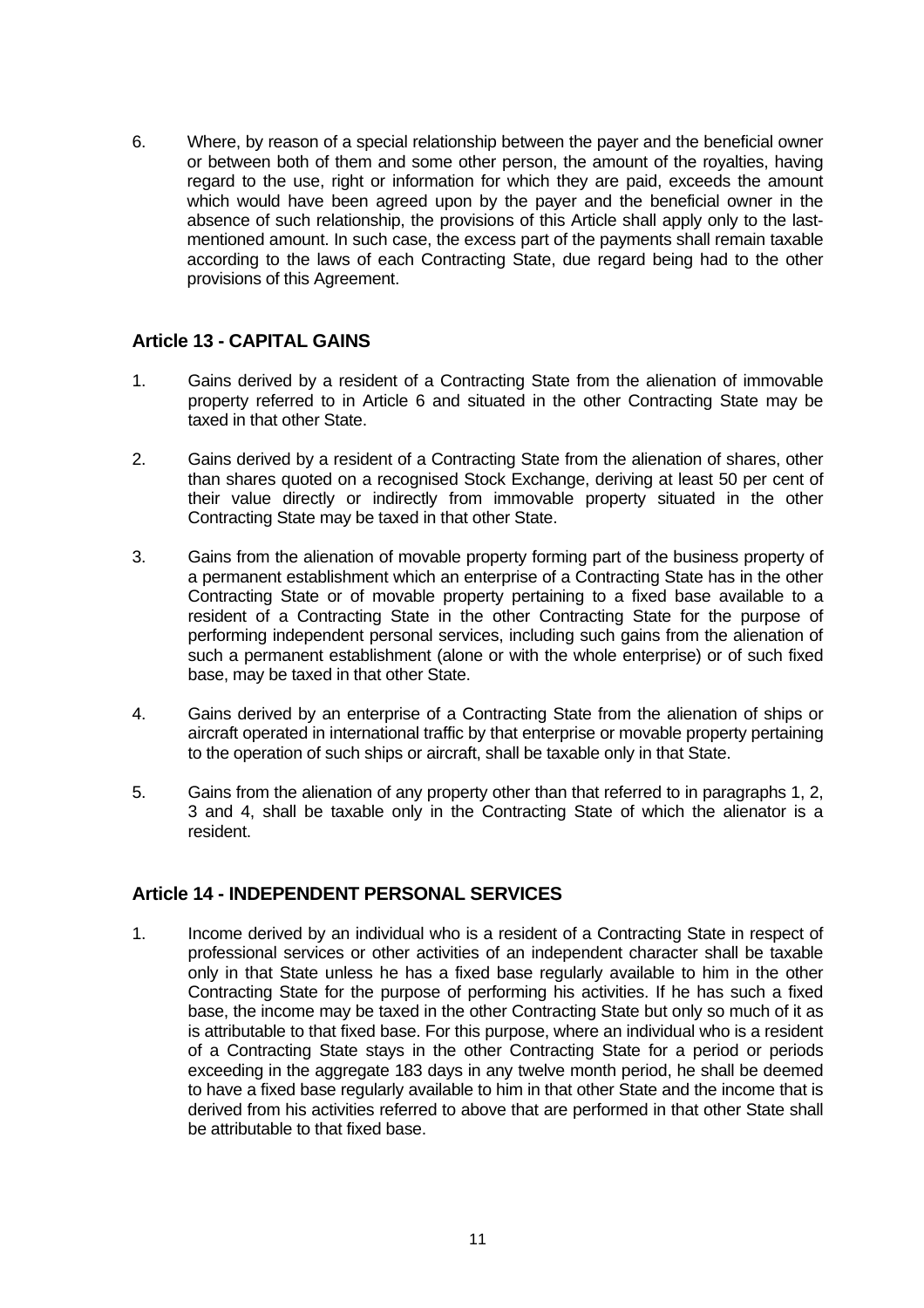2. The term "professional services" includes especially independent scientific, literary, artistic, educational or teaching activities as well as the independent activities of physicians, lawyers, engineers, architects, dentists and accountants.

# **Article 15 - DEPENDENT PERSONAL SERVICES**

- 1. Subject to the provisions of Articles 16, 18 and 19, salaries, wages and other similar remuneration derived by a resident of a Contracting State in respect of an employment shall be taxable only in that State unless the employment is exercised in the other Contracting State. If the employment is so exercised, such remuneration as is derived therefrom may be taxed in that other State.
- 2. Notwithstanding the provisions of paragraph 1, remuneration derived by a resident of a Contracting State in respect of an employment exercised in the other Contracting State shall be taxable only in the first-mentioned State if:
	- (a) the recipient is present in the other State for a period or periods not exceeding in the aggregate 183 days in any twelve month period, and
	- (b) the remuneration is paid by, or on behalf of, an employer who is not a resident of the other State, and
	- (c) the remuneration is not borne by a permanent establishment or a fixed base which the employer has in the other State.
- 3. Notwithstanding the preceding provisions of this Article, remuneration derived in respect of an employment exercised aboard a ship or aircraft operated in international traffic by an enterprise of a Contracting State shall be taxable only in that State. However, if the remuneration is derived by a resident of the other Contracting State, it may also be taxed in that other State.

# **Article 16 - DIRECTORS' FEES**

Directors' fees and other similar remuneration derived by a resident of a Contracting State in his capacity as a member of the board of directors or any other similar organ of a company which is a resident of the other Contracting State may be taxed in that other State.

# **Article 17 - ARTISTES AND SPORTSMEN**

- 1. Notwithstanding the provisions of Articles 14 and 15, income derived by a resident of a Contracting State as an entertainer, such as a theatre, motion picture, radio or television artiste, or a musician, or as a sportsman, from his personal activities as such exercised in the other Contracting State, may be taxed in that other State.
- 2. Where income in respect of personal activities exercised by an entertainer or a sportsman in his capacity as such accrues not to the entertainer or sportsman himself but to another person, that income may, notwithstanding the provisions of Articles 7, 14 and 15, be taxed in the Contracting State in which the activities of the entertainer or sportsman are exercised.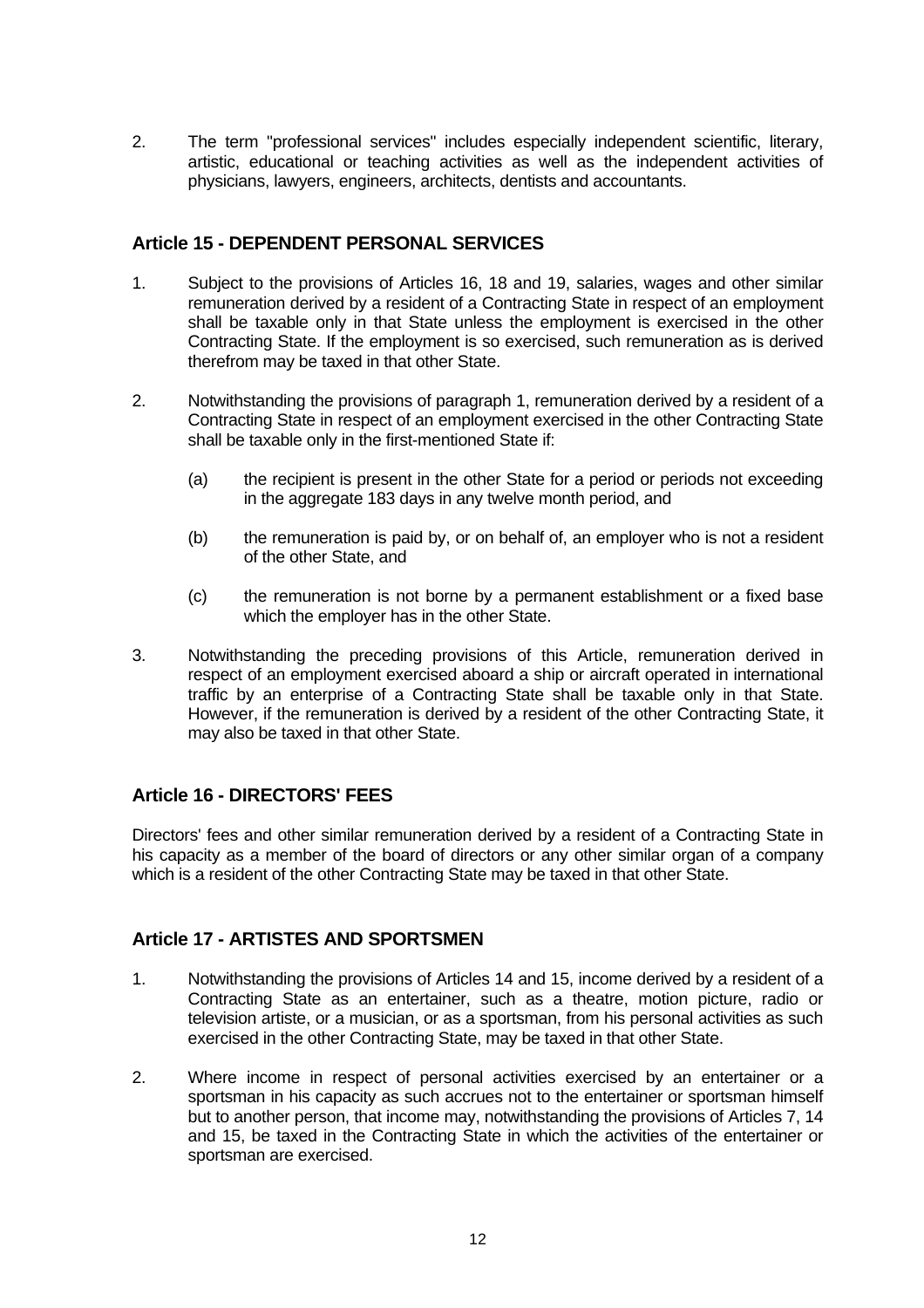3. The provisions of paragraphs 1 and 2 shall not apply to income derived from activities exercised in a Contracting State by an entertainer or a sportsman if the visit to that State is wholly or mainly supported by public funds of one or both of the Contracting States or local authorities or statutory bodies thereof. In such case, the income shall be taxable only in the Contracting State of which the entertainer or sportsman is a resident.

# **Article 18 - PENSIONS**

Subject to the provisions of paragraph 2 of Article 19, pensions and other similar remuneration paid to a resident of a Contracting State in consideration of past employment shall be taxable only in that State.

#### **Article 19 - GOVERNMENT SERVICE**

- 1. (a) Salaries, wages and other similar remuneration, other than a pension, paid by a Contracting State or a local authority or a statutory body thereof to an individual in respect of services rendered to that State or authority or body shall be taxable only in that State.
	- (b) However, such salaries, wages and other similar remuneration shall be taxable only in the other Contracting State if the services are rendered in that State and the individual is a resident of that State who:
		- (i) is a national of that State; or
		- (ii) did not become a resident of that State solely for the purpose of rendering the services.
- 2. (a) Any pension paid by, or out of funds created by, a Contracting State or a local authority or a statutory body thereof to an individual in respect of services rendered to that State or authority or body shall be taxable only in that State.
	- (b) However, such pension shall be taxable only in the other Contracting State if the individual is a resident of, and a national of, that State.
- 3. The provisions of Articles 15, 16, 17 and 18 shall apply to salaries, wages and other similar remuneration, and to pensions, in respect of services rendered in connection with a business carried on by a Contracting State or a local authority or a statutory body thereof.

#### **Article 20 - STUDENTS**

1. Payments which a student, an apprentice or a trainee who is or was immediately before visiting a Contracting State a resident of the other Contracting State and who is present in the first-mentioned State solely for the purpose of his education or training receives for the purpose of his maintenance, education or training shall not be taxed in that State, provided that such payments arise from sources outside that State.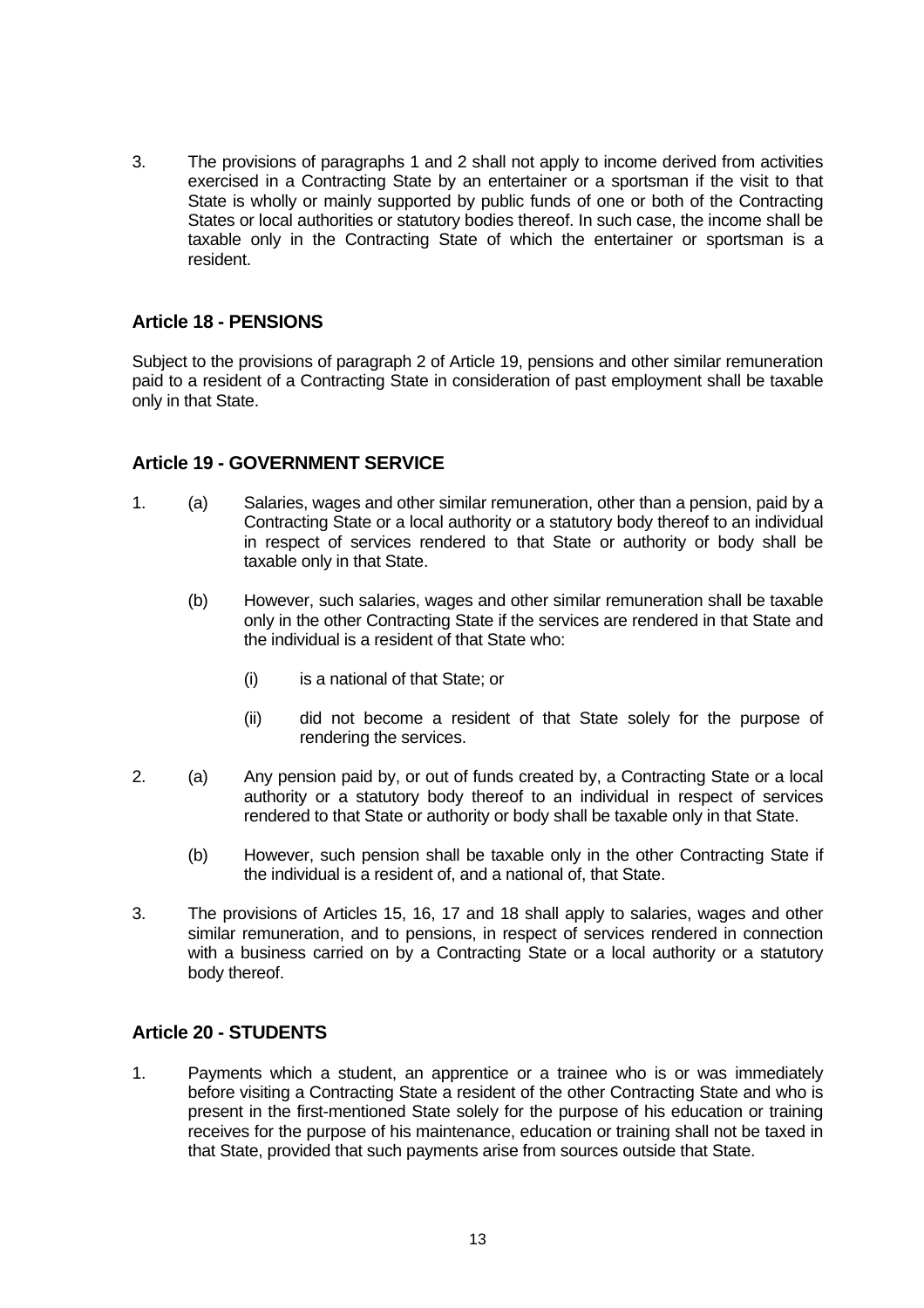2. In the case of a trainee, the provisions of paragraph 1 shall apply only in respect of payments for a period of education or training not exceeding 12 months from the date of his first arrival in the first-mentioned State for such purpose.

# **Article 21 - OTHER INCOME**

- 1. Items of income of a resident of a Contracting State, wherever arising, not dealt with in the foregoing Articles of this Agreement shall be taxable only in that State.
- 2. The provisions of paragraph 1 shall not apply to income, other than income from immovable property as defined in paragraph 2 of Article 6, if the recipient of such income, being a resident of a Contracting State carries on business in the other Contracting State through a permanent establishment situated therein, or performs in that other State independent personal services from a fixed base situated therein, and the right or property in respect of which the income is paid is effectively connected with such permanent establishment or fixed base. In such case the provisions of Article 7 or Article 14, as the case may be, shall apply.
- 3. Notwithstanding the provisions of paragraphs 1 and 2, items of income of a resident of a Contracting State not dealt with in the foregoing Articles of this Agreement and arising in the other Contracting State may also be taxed in that other State.

#### **Article 22 - LIMITATION OF BENEFIT**

- 1. Where this Agreement provides (with or without other conditions) that income from sources in Estonia shall be exempt from tax, or taxed at a reduced rate, in Estonia and under the laws in force in Singapore the said income is subject to tax by reference to the amount thereof which is remitted to or received in Singapore and not by reference to the full amount thereof, then the exemption or reduction of tax to be allowed under this Agreement in Estonia shall apply only to so much of the income as is remitted to or received in Singapore.
- 2. However, this limitation does not apply to income derived by the Government of Singapore or any person approved by the competent authority of Singapore for the purpose of this paragraph. The term "Government of Singapore" shall include its agencies and statutory bodies.
- 3. A person that is a resident of a Contracting State and derives income from the other Contracting State shall not be entitled to relief from taxation otherwise provided for in this Agreement if it was the main purpose or one of the main purposes of any person concerned with the creation or assignment of such items of income to take advantage of the provisions of this Agreement.
- 4. In making a determination under paragraph 3, the appropriate competent authority or authorities shall be entitled to consider, among other factors, the amount and nature of the income, circumstances in which the income was derived, the stated intention of the parties to the transaction, and the identity and residence of the persons who in law or in fact, directly or indirectly, control or beneficially own (i) the income or (ii) the persons who are resident(s) of the Contracting State(s) and who are concerned with the payment or receipt of such income.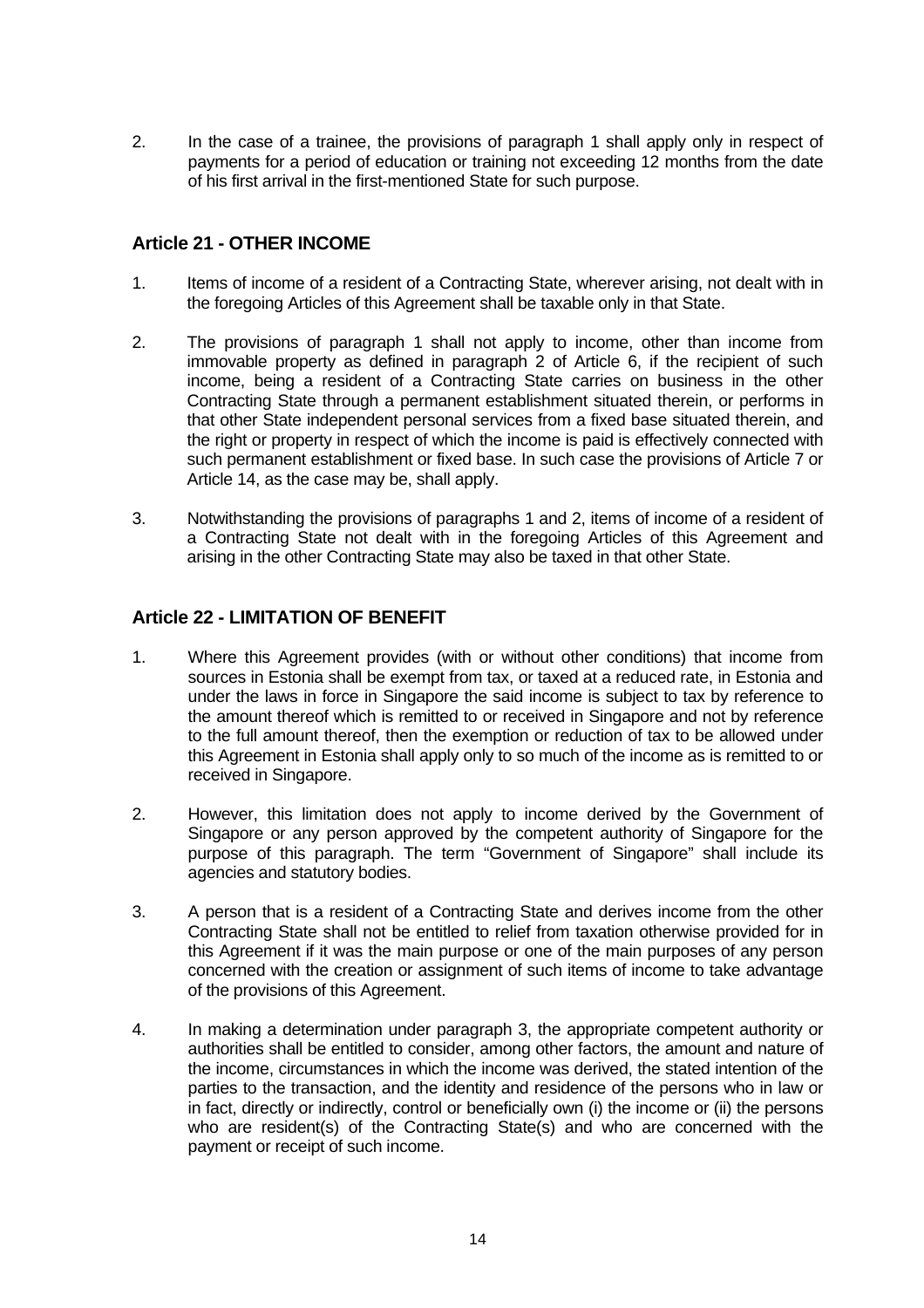# **Article 23 - ELIMINATION OF DOUBLE TAXATION**

- 1. In the case of Estonia, double taxation shall be eliminated as follows:
	- (a) Where a resident of Estonia derives income which, in accordance with this Agreement, may be taxed in Singapore, unless a more favourable treatment is provided in its domestic law, Estonia shall allow as a deduction from the tax on the income of that resident, an amount equal to the income tax paid thereon in Singapore.

Such deduction shall not, however, exceed that part of the income tax in Estonia, as computed before the deduction is given, which is attributable to the income which may be taxed in Singapore.

- (b) For the purposes of sub-paragraph (a), where a company that is a resident of Estonia receives a dividend from a company that is a resident of Singapore in which it owns at least 10 per cent of its shares having full voting rights, the tax paid in Singapore shall include not only the tax paid on the dividend, but also the appropriate portion of the tax paid on the underlying profits of the company out of which the dividend was paid.
- 2. In the case of Singapore, double taxation shall be avoided as follows:

Where a resident of Singapore derives income from Estonia which, in accordance with the provisions of this Agreement, may be taxed in Estonia, Singapore shall, subject to its laws regarding the allowance as a credit against Singapore tax of tax payable in any country other than Singapore, allow the Estonia tax paid, whether directly or by deduction, as a credit against the Singapore tax payable on the income of that resident. Where such income is a dividend paid by a company which is a resident of Estonia to a resident of Singapore which is a company owning directly or indirectly not less than 10 per cent of the share capital of the first-mentioned company, the credit shall take into account the Estonia tax paid by that company on the portion of its profits out of which the dividend is paid.

#### **Article 24 - NON-DISCRIMINATION**

- 1. Nationals of a Contracting State shall not be subjected in the other Contracting State to any taxation or any requirement connected therewith, which is other or more burdensome than the taxation and connected requirements to which nationals of that other State in the same circumstances, in particular with respect to residence, are or may be subjected. This provision shall, notwithstanding the provisions of Article 1, also apply to persons who are not residents of one or both of the Contracting States.
- 2. The taxation on a permanent establishment which an enterprise of a Contracting State has in the other Contracting State shall not be less favourably levied in that other State than the taxation levied on enterprises of that other State carrying on the same activities. This provision shall not be construed as obliging a Contracting State to grant to residents of the other Contracting State any personal allowances, reliefs and reductions for taxation purposes on account of civil status or family responsibilities which it grants to its own residents.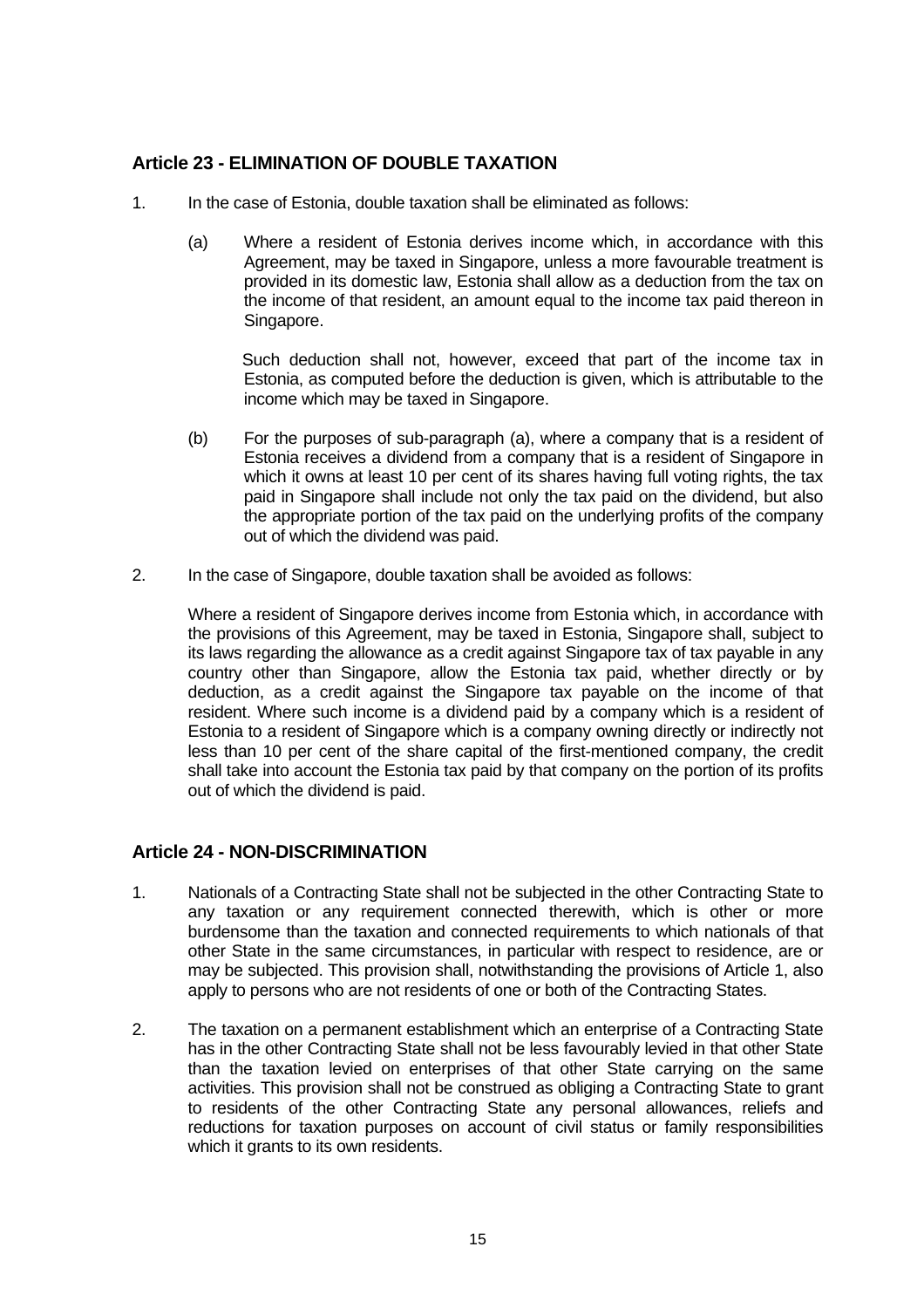- 3. Nothing in this Article shall be construed as obliging a Contracting State to grant to nationals of the other Contracting State those personal allowances, reliefs and reductions for tax purposes which it grants to its own nationals who are not residents of that State or to such other persons as may be specified in the taxation laws of that State.
- 4. Except where the provisions of paragraph 1 of Article 9, paragraph 8 of Article 11, or paragraph 6 of Article 12, apply, interest, royalties and other disbursements paid by an enterprise of a Contracting State to a resident of the other Contracting State shall, for the purpose of determining the taxable profits of such enterprise, be deductible under the same conditions as if they had been paid to a resident of the first-mentioned State.
- 5. Enterprises of a Contracting State, the capital of which is wholly or partly owned or controlled, directly or indirectly, by one or more residents of the other Contracting State, shall not be subjected in the first-mentioned State to any taxation or any requirement connected therewith which is other or more burdensome than the taxation and connected requirements to which other similar enterprises of the first-mentioned State are or may be subjected.
- 6. Where a Contracting State grants tax incentives to its nationals designed to promote economic or social development in accordance with its national policy and criteria, it shall not be construed as discrimination under this Article.

# **Article 25 - MUTUAL AGREEMENT PROCEDURE**

- 1. Where a person considers that the actions of one or both of the Contracting States result or will result for him in taxation not in accordance with the provisions of this Agreement, he may, irrespective of the remedies provided by the domestic law of those States, present his case to the competent authority of the Contracting State of which he is a resident or, if his case comes under paragraph 1 of Article 24, to that of the Contracting State of which he is a national. The case must be presented within three years from the first notification of the action resulting in taxation not in accordance with the provisions of the Agreement.
- 2. The competent authority shall endeavour, if the objection appears to it to be justified and if it is not itself able to arrive at a satisfactory solution, to resolve the case by mutual agreement with the competent authority of the other Contracting State, with a view to the avoidance of taxation which is not in accordance with the Agreement. Any agreement reached shall be implemented notwithstanding any time limits in the domestic law of the Contracting States.
- 3. The competent authorities of the Contracting States shall endeavour to resolve by mutual agreement any difficulties or doubts arising as to the interpretation or application of the Agreement. They may also consult together for the elimination of double taxation in cases not provided for in the Agreement.
- 4. The competent authorities of the Contracting States may communicate with each other directly, including through a joint commission consisting of themselves or their representatives, for the purpose of reaching an agreement in the sense of the preceding paragraphs.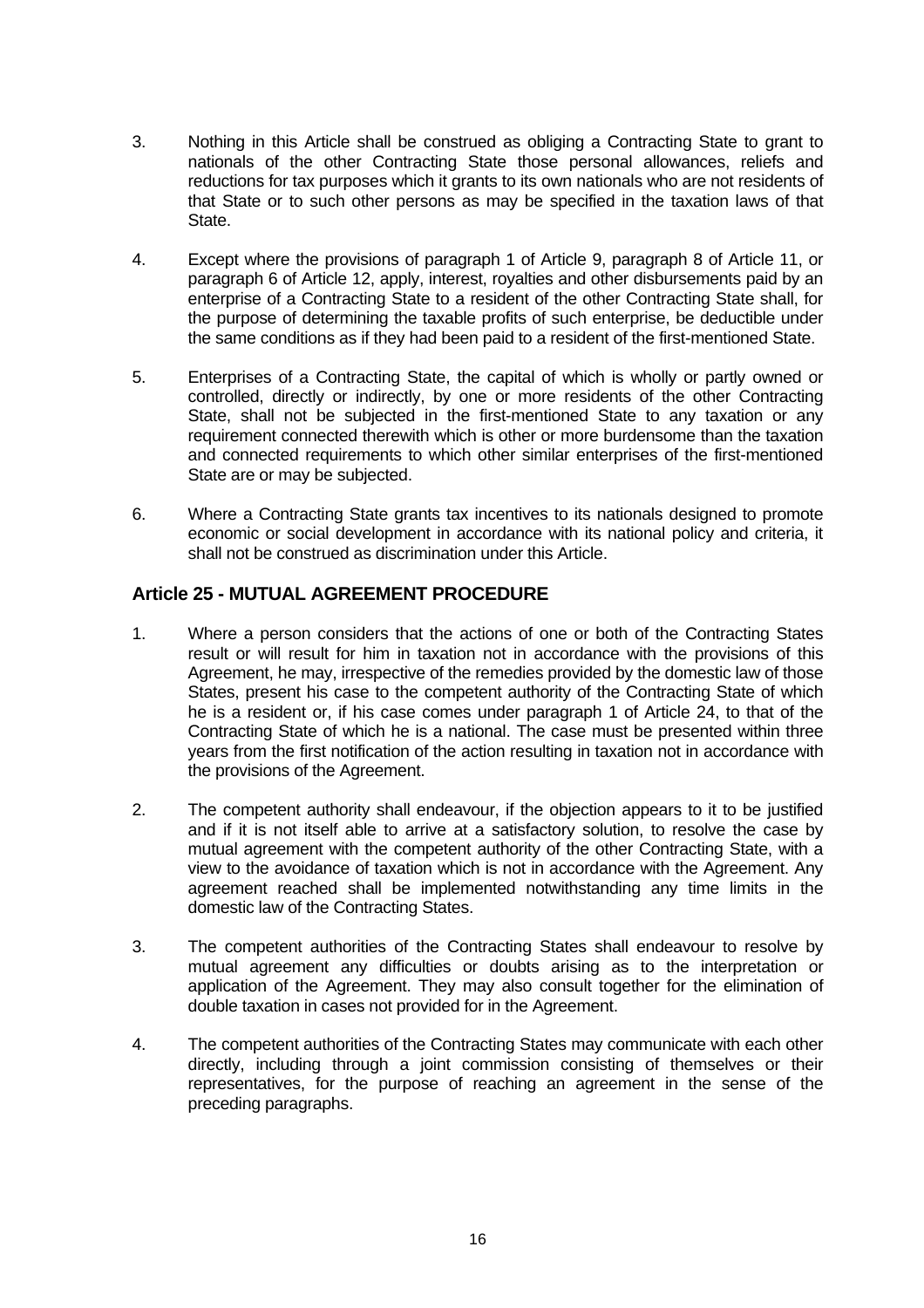#### **Article 26 - EXCHANGE OF INFORMATION**

- 1. The competent authorities of the Contracting States shall exchange such information as is necessary for carrying out the provisions of this Agreement or of the domestic laws of the Contracting States concerning taxes covered by the Agreement insofar as the taxation thereunder is not contrary to the Agreement. Any information received by a Contracting State shall be treated as secret in the same manner as information obtained under the domestic laws of that State and shall be disclosed only to persons or authorities (including courts and administrative bodies) concerned with the assessment or collection of, the enforcement or prosecution in respect of, or the determination of appeals in relation to, the taxes covered by the Agreement. Such persons or authorities shall use the information only for such purposes. They may disclose the information in public court proceedings or in judicial decisions.
- 2. In no case shall the provisions of paragraph 1 be construed so as to impose on a Contracting State the obligation:
	- (a) to carry out administrative measures at variance with the laws and administrative practice of that or of the other Contracting State;
	- (b) to supply information which is not obtainable under the laws or in the normal course of the administration of that or of the other Contracting State;
	- (c) to supply information which would disclose any trade, business, industrial, commercial or professional secret or trade process, or information, the disclosure of which would be contrary to public policy (ordre public).

# **Article 27 - MEMBERS OF DIPLOMATIC MISSIONS AND CONSULAR POSTS**

Nothing in this Agreement shall affect the fiscal privileges of members of diplomatic missions or consular posts under the general rules of international law or under the provisions of special agreements.

# **Article 28 - ENTRY INTO FORCE**

- 1. The Governments of the Contracting States shall notify each other when the constitutional requirements for the entry into force of this Agreement have been complied with.
- 2. The Agreement shall enter into force on the date of the later of the notifications referred to in paragraph 1 and its provisions shall have effect:
	- (a) in Estonia:
		- (i) in respect of taxes withheld at source, on income derived on or after the first day of January in the calendar year next following the year in which the Agreement enters into force;
		- (ii) in respect of other taxes on income, for taxes chargeable for any fiscal year beginning on or after the first day of January in the calendar year next following the year in which the Agreement enters into force;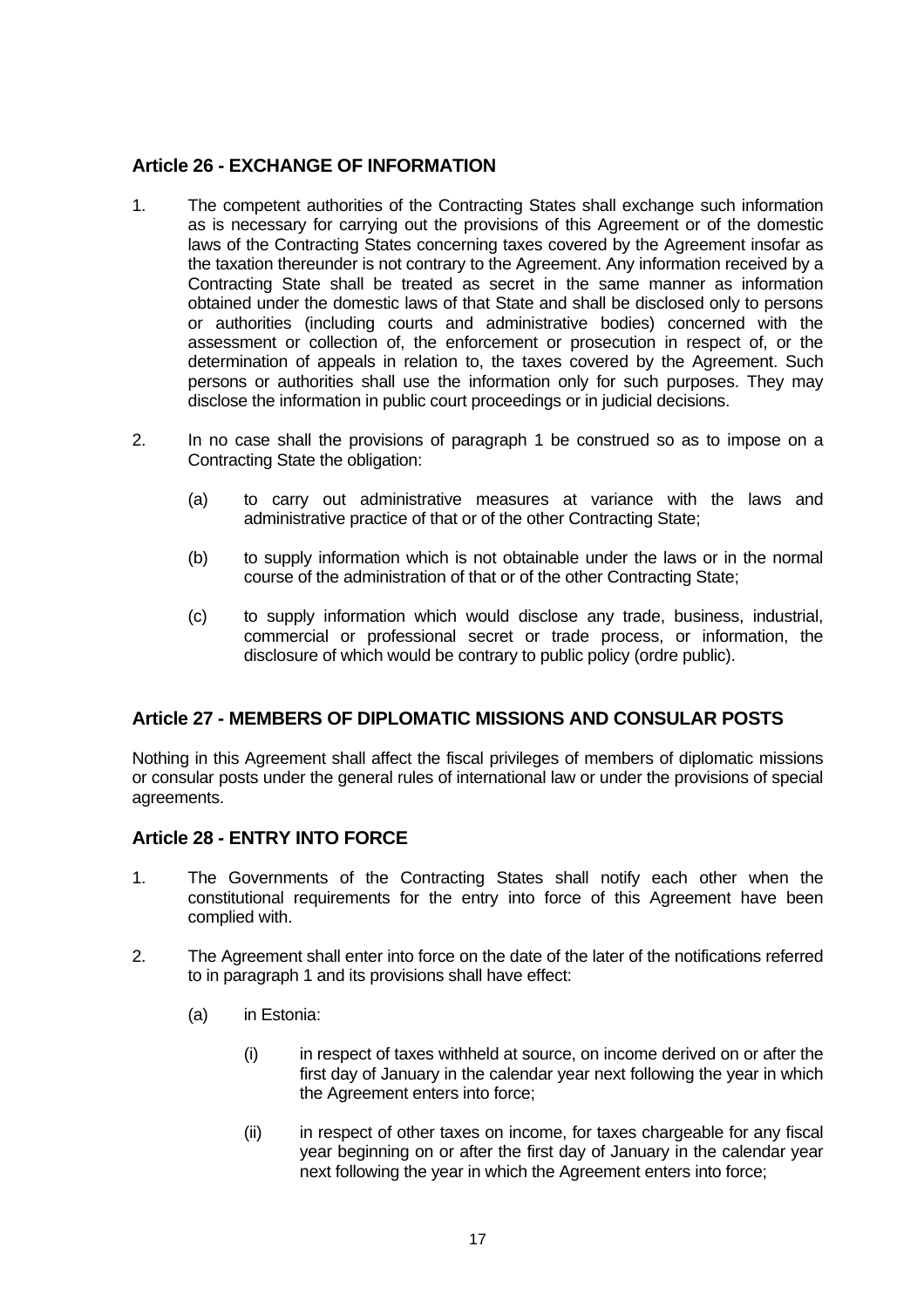(b) in Singapore:

in respect of tax chargeable for any year of assessment beginning on or after 1 January in the second calendar year following the year in which the Agreement enters into force.

#### **Article 29 - TERMINATION**

This Agreement shall remain in force until terminated by a Contracting State. Either Contracting State may terminate the Agreement, through diplomatic channels, by giving written notice of termination at least six months before the end of any calendar year. In such event, the Agreement shall cease to have effect:

- (a) in Estonia:
	- (i) in respect of taxes withheld at source, on income derived on or after the first day of January in the calendar year next following the year in which the notice has been given;
	- (ii) in respect of other taxes on income, for taxes chargeable for any fiscal year beginning on or after the first day of January in the calendar year next following the year in which the notice has been given;
- (b) in Singapore:

in respect of tax chargeable for any year of assessment beginning on or after 1 January in the second calendar year following the year in which the notice is given.

**IN WITNESS WHEREOF** the undersigned, duly authorised thereto, have signed this Agreement.

**DONE** in duplicate at Singapore this 18<sup>th</sup> day of September, 2006 in the Estonian and English languages, both texts being equally authentic. In the case of divergence of interpretation the English text shall prevail.

> **For the Government of the Republic of Singapore**

**For the Government of the Republic of Estonia**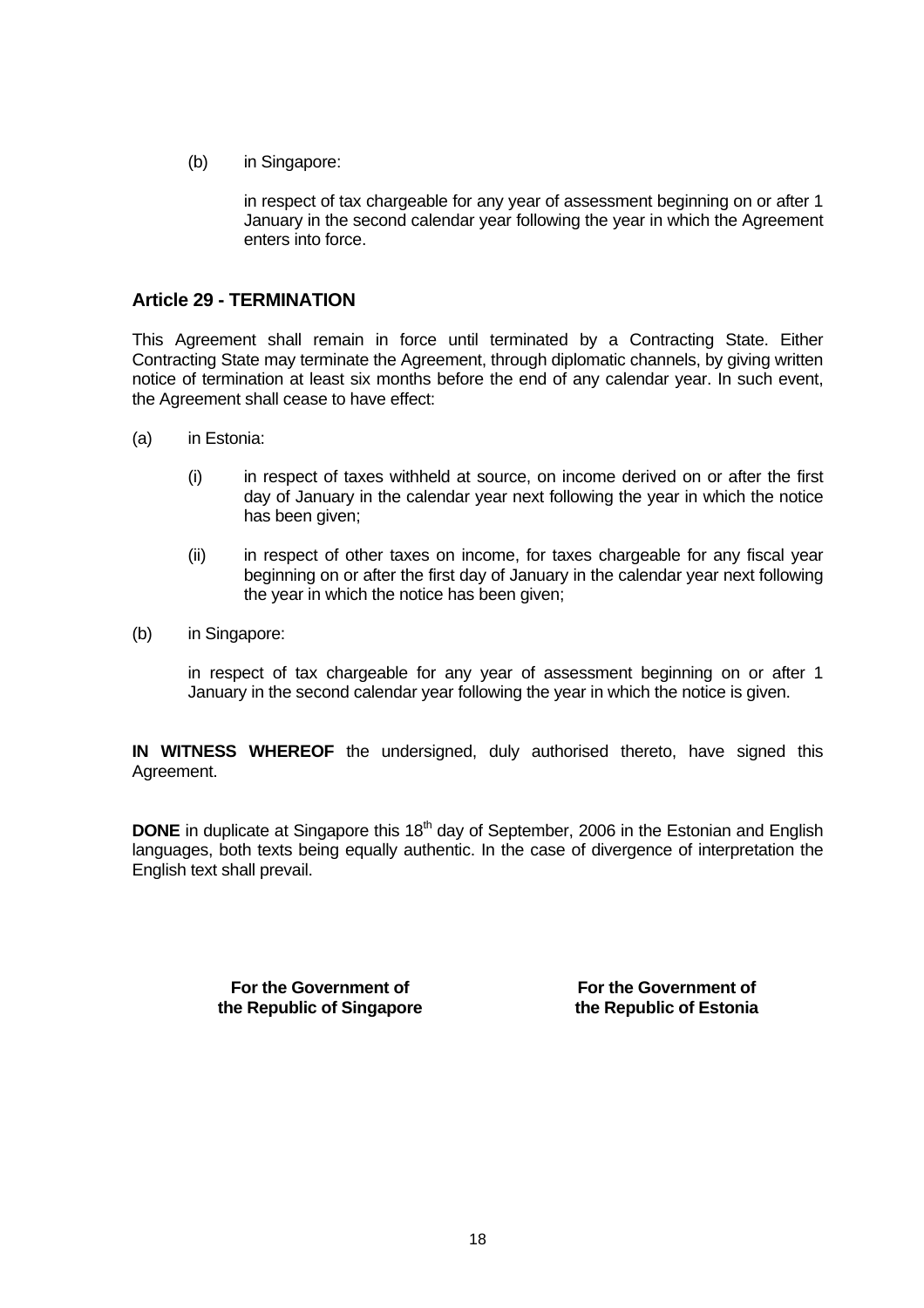# **PROTOCOL**

The Government of the Republic of Estonia and The Government of the Republic of Singapore have agreed that at the signing at Singapore on  $18<sup>th</sup>$  September 2006 of the Agreement between the two States for the avoidance of double taxation and the prevention of fiscal evasion with respect to taxes on income, the following provisions shall form an integral part of the said Agreement:

#### 1. With reference to Article 7:

- (a) For the purposes of paragraph 3, it is understood that the term "expenses which are incurred for the purposes of the permanent establishment" means expenses which would be deductible if the permanent establishment were an independent enterprise of the Contracting State in which the permanent establishment is situated, and which are reasonably allocable to the permanent establishment.
- (b) The provisions of paragraph 8 shall apply if the business of insurance is carried on through a permanent establishment in the Contracting State.
- 2. With reference to Article 10:
- (a) Under the current Singapore laws, where dividends are paid by a company which is a resident of Singapore to a resident of Estonia who is the beneficial owner of such dividends, there is no tax in Singapore which is chargeable on dividends in addition to the tax chargeable in respect of the profits or income of the company.
- (b) The provisions of paragraphs 2 and 3 shall apply to dividends paid by a company which is a resident of Singapore if Singapore, subsequent to the date of signature of this Agreement, imposes a tax on dividends in addition to the tax chargeable in respect of the profits or income of the company.

#### 3. With reference to Articles 6 and 13:

It is understood that all income and gains arising from the alienation of immovable property situated in a Contracting State may be taxed in that Contracting State in accordance with Article 13 of this Agreement.

#### 4. With reference to Article 17

For the purposes of paragraph 2, "income in respect of personal activities exercised by an entertainer or a sportsman in his capacity as such accrues not to the entertainer or sportsman himself but to another person" refers also to income derived by any person from providing the services of entertainers or sportsmen.

#### 5. With reference to Article 24:

For the purposes of paragraph 4, it is understood that, for the purposes of allowing deduction of a payment of expenses to a non-resident, nothing in the said paragraph shall be construed as preventing a Contracting State from imposing any obligation to withholding tax from such payments.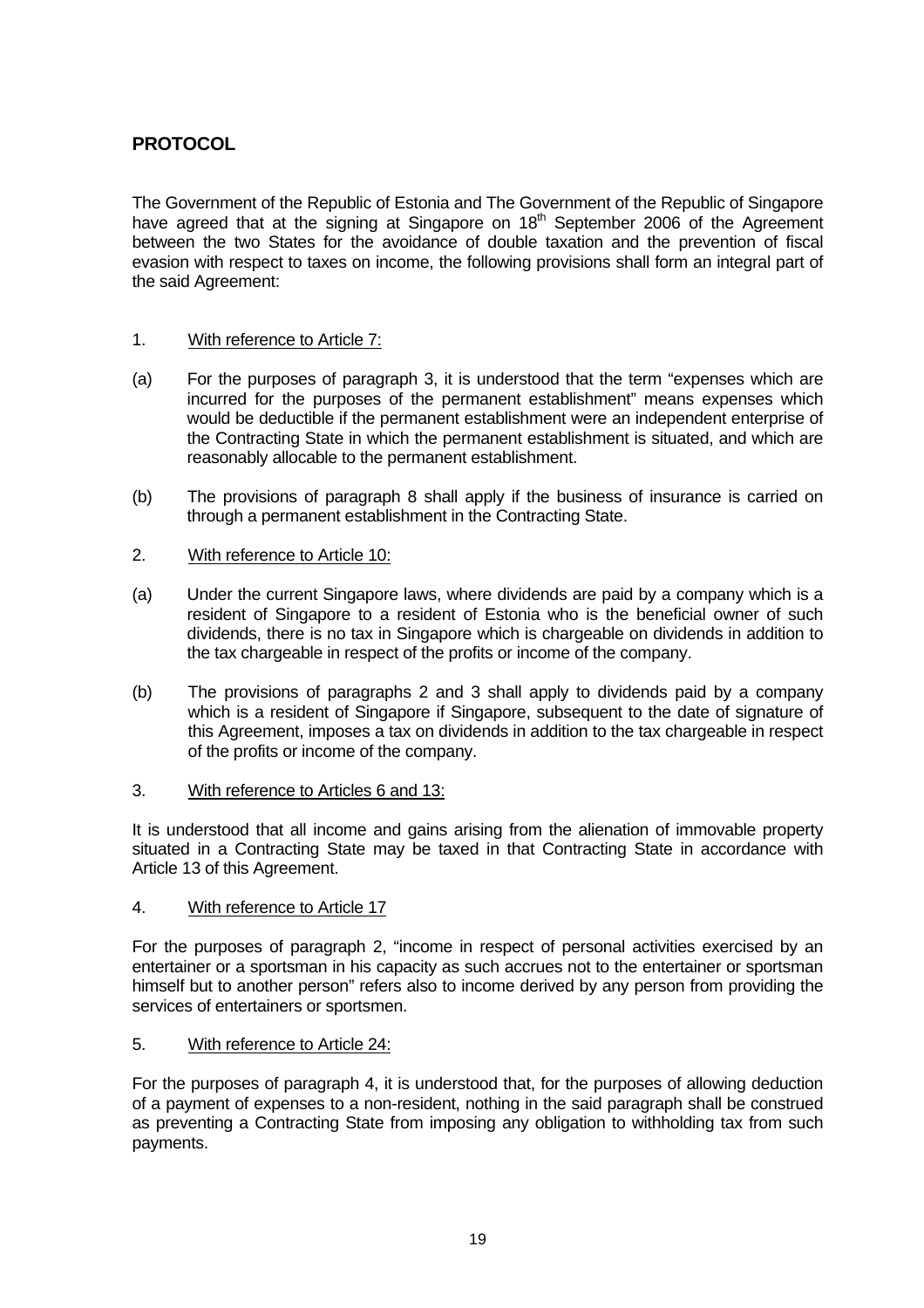**IN WITNESS WHEREOF** the undersigned, duly authorised thereto, have signed this Protocol.

**DONE** in duplicate at Singapore this 18<sup>th</sup> day of September, 2006 in the Estonian and English languages, both texts being equally authentic. In the case of divergence of interpretation the English text shall prevail.

> **For the Government of the Republic of Singapore**

**For the Government of the Republic of Estonia**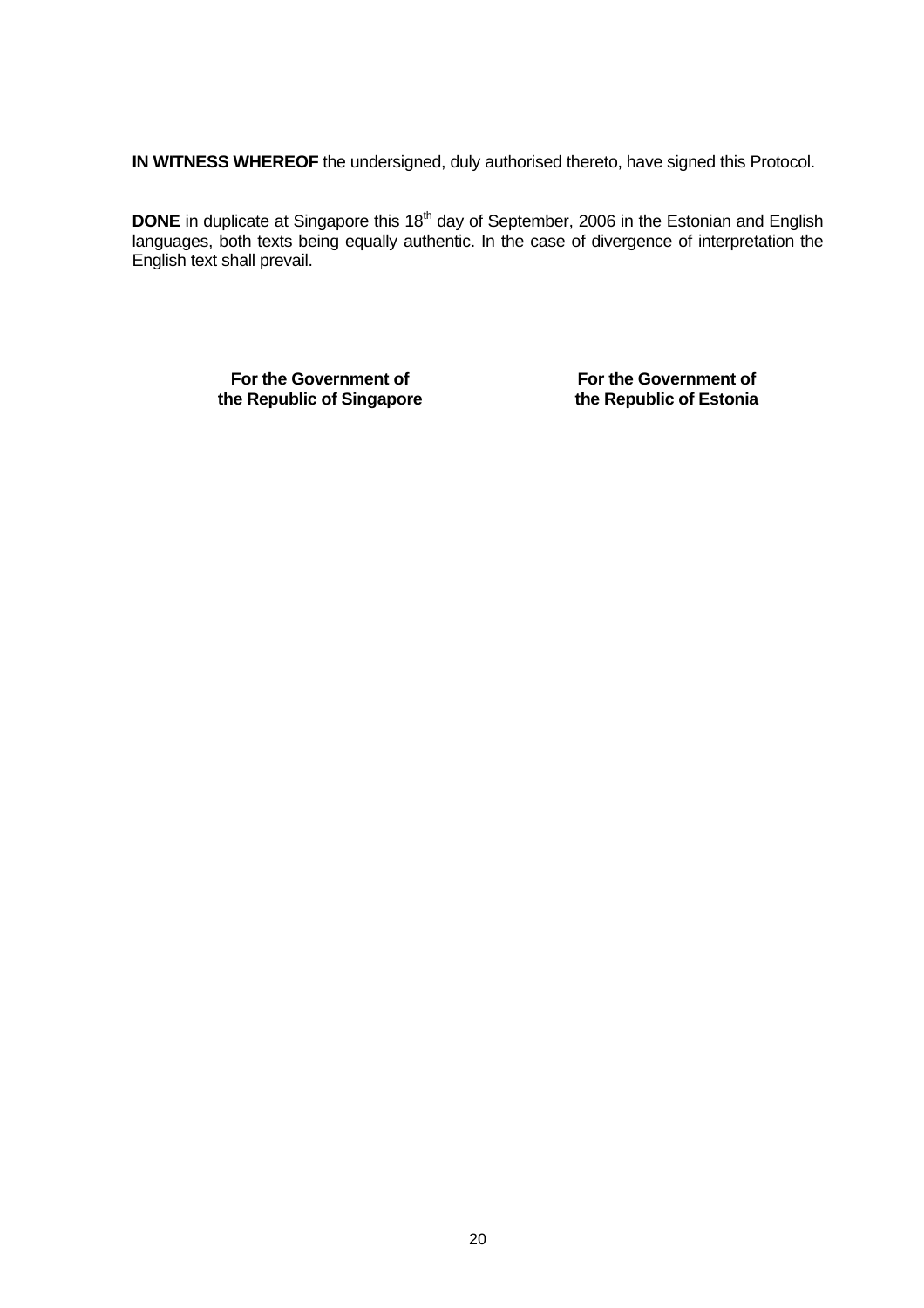# **ANNEX A**

# **PROTOCOL AMENDING THE AGREEMENT BETWEEN THE GOVERNMENT OF THE REPUBLIC OF SINGAPORE AND THE GOVERNMENT OF THE REPUBLIC OF ESTONIA FOR THE AVOIDANCE OF DOUBLE TAXATION AND THE PREVENTION OF FISCAL EVASION WITH RESPECT TO TAXES ON INCOME SIGNED AT SINGAPORE ON 18 SEPTEMBER 2006**

The Government of the Republic of Singapore and the Government of the Republic of Estonia,

Desiring to amend the Agreement between the Government of the Republic of Singapore and the Government of the Republic of Estonia for the avoidance of double taxation and the prevention of fiscal evasion with respect to taxes on income signed at Singapore on 18 September 2006 (hereinafter referred to as "the Agreement"),

Have agreed as follows:

#### **ARTICLE I**

The text of Article 26 of the Agreement is deleted and replaced by the following:

"1. The competent authorities of the Contracting States shall exchange such information as is foreseeably relevant for carrying out the provisions of this Agreement or to the administration or enforcement of the domestic laws concerning taxes of every kind and description imposed on behalf of the Contracting States, or of their local authorities, insofar as the taxation thereunder is not contrary to the Agreement. The exchange of information is not restricted by Articles 1 and 2.

2. Any information received under paragraph 1 by a Contracting State shall be treated as secret in the same manner as information obtained under the domestic laws of that State and shall be disclosed only to persons or authorities (including courts and administrative bodies) concerned with the assessment or collection of, the enforcement or prosecution in respect of, the determination of appeals in relation to the taxes referred to in paragraph 1, or the oversight of the above. Such persons or authorities shall use the information only for such purposes. They may disclose the information in public court proceedings or in judicial decisions.

3. In no case shall the provisions of paragraphs 1 and 2 be construed so as to impose on a Contracting State the obligation:

a) to carry out administrative measures at variance with the laws and administrative practice of that or of the other Contracting State;